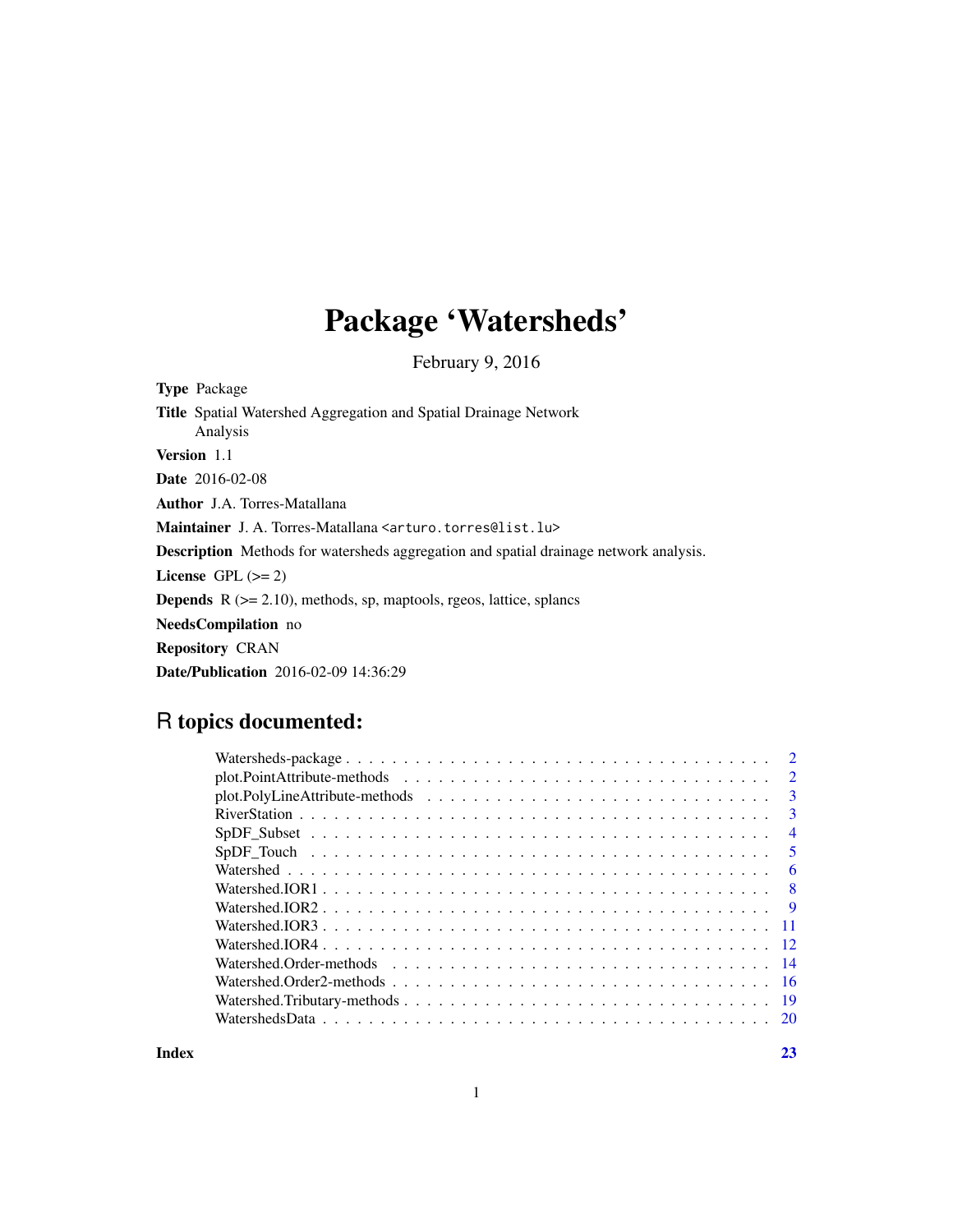<span id="page-1-0"></span>

#### Description

Spatial analysis for watersheds aggregation and ordering accordingly to an outlet point and size of tributary watershed of the current watershed. Spatial drainage networks analysis inside the aggregated watersheds.

#### **Details**

| Package: | Watersheds                                                                             |
|----------|----------------------------------------------------------------------------------------|
| Type:    | Package                                                                                |
| Version: | 11                                                                                     |
| Date:    | 2016-02-08                                                                             |
|          | License: $GPL (> = 2)$                                                                 |
|          | Depends: $R$ ( $> = 2.10$ ), methods, sp, maptools, rgeos, lattice, splancs, multicore |

Creation and handling of objects class Watershed for identifying the subbasin that contains the current station (class SpatialPoints) and subsets the zhyd object to subbasin and extract the current zhy object that contains station via the S4 method Watershed.Order. Identification of the inlet and outlet stretches and inlet and outlet nodes of the zhyd. Implementation of functions Watershed. ,IOR1, IOR2, IOR3, and IOR4 for determining the actual inlet and outlet nodes. S4 methods Watershed.Order2 and Watershed.Tributary for defining tributary nodes and tributary catchments of the current zhyd watershed.

#### Author(s)

J.A. Torres-Matallana

Maintainer: J.A. Torres-Matallana <arturo.torres@list.lu>

#### See Also

See Also the class [Watershed](#page-5-1) and the methods [Watershed.Order](#page-13-1), [Watershed.Order2](#page-15-1) and [Watershed.Tributary](#page-18-1).

plot.PointAttribute-methods

*Plotting attributes of* SpatialPointsDataFrame *objects*

#### **Description**

S4 Method for plotting attributes of SpatialPointsDataFrame objects.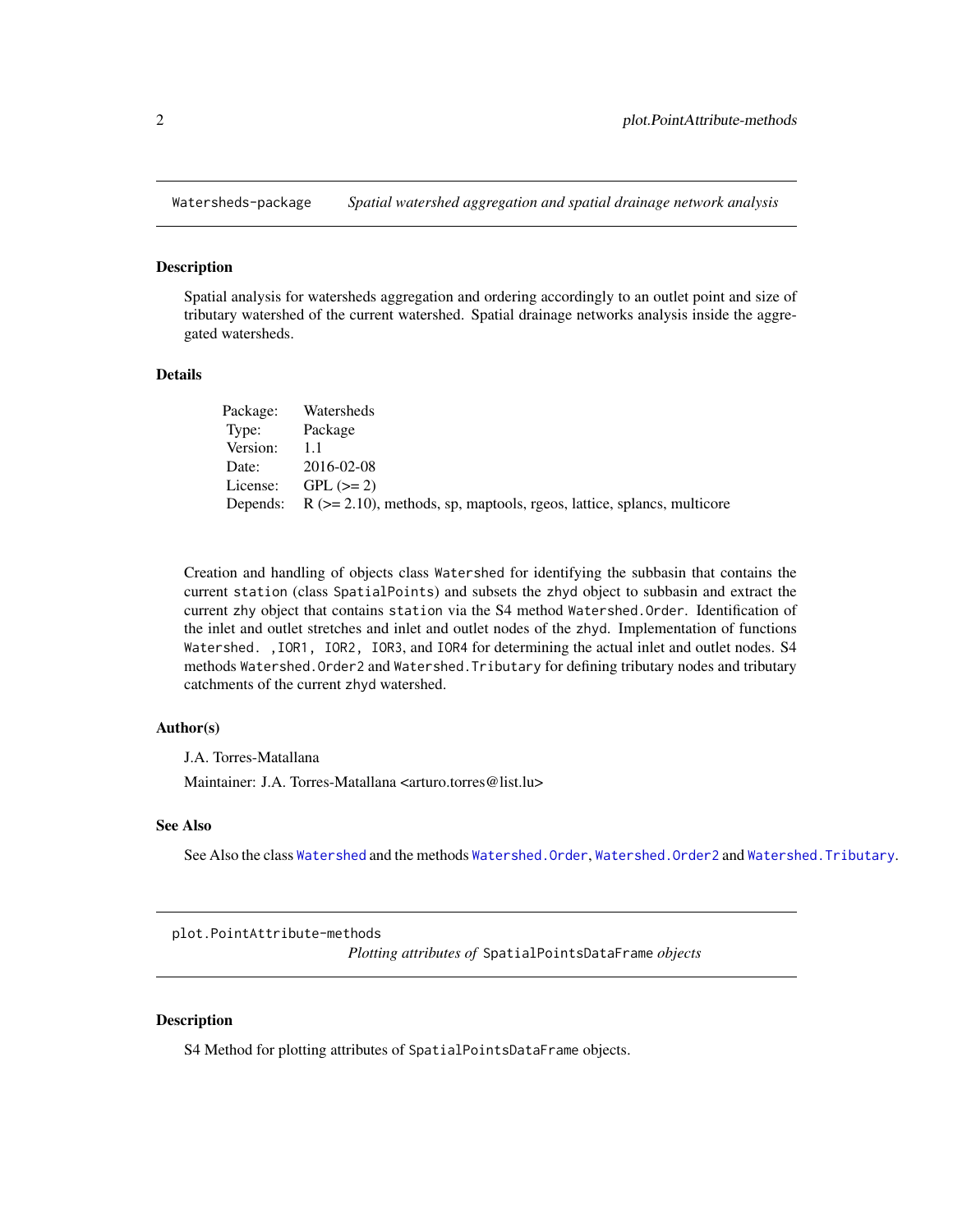#### <span id="page-2-0"></span>Methods

```
signature(x = "SpatialPointsDataFrame", y = "character", dist = "numeric", cex = "numeric")
```
x A "SpatialPointsDataFrame" object from where the coordinates of the attribute will be retrieved.

y A "character" with the name of the attribute.

dist A "numeric" with the distance from the coordinate to plot the attribute text.

cex A "numeric" with the relative size to plot the attribute text.

plot.PolyLineAttribute-methods

*Plot attributes of* Spatial-Lines,Polygons-DataFrame *objects.*

#### **Description**

S4 Method for plotting attributes of SpatialLinesDataFrame and SpatialPolygonsDataFrame objects.

# Methods

signature(x = "SpatialPolygonsDataFrame", y = "character", dist = "numeric", cex = "numeric")

x "SpatialPointsDataFrame" or "SpatialPointsDataFrame" object from where the coordinates of the attribute will be retrieved.

y "character" with the name of the attribute.

dist "numeric" with the distance from the coordinate to plot the attribute text.

cex "numeric" with the relative size to plot the attribute text.

RiverStation *Intersection of* SpatialPoints *and* SpatialLinesDataFrame

#### **Description**

The function intersects objects SpatialPoints and SpatialLinesDataFrame. Identyfies the closer stretch(es) to a station. The SpatialPoints must be length 1.

#### Usage

RiverStation(x, y, window =  $100$ )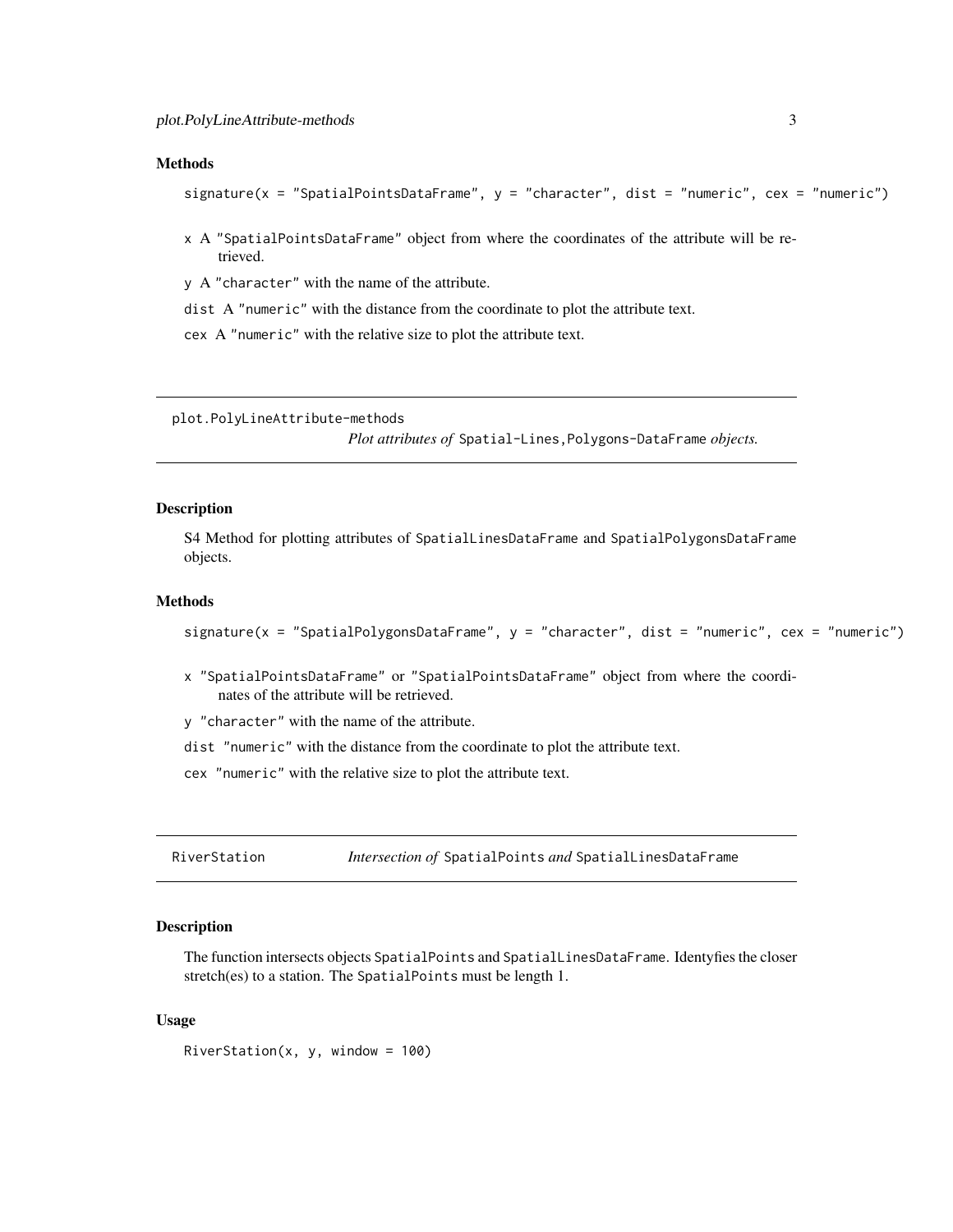#### <span id="page-3-0"></span>**Arguments**

| An object of class SpatialLinesDataFrame as is defined in package sp.        |
|------------------------------------------------------------------------------|
| A numeric value that represents the size of the square (window) around the x |
|                                                                              |

# Details

window value magnifies the object x in order to certainly secure the intersection with the object y. The greater value the more intersection area is defined.

# Value

An object SpatialLinesDataFrame that is a subsect of th object x that represents the current intersection withe object x.

# Author(s)

J.A. Torres

# Examples

library(Watersheds) data(WatershedsData)

```
station1 = WatershedsData$station
river1 = WatershedsData$river
```

```
tributary = RiverStation(station1, river1)
plot(tributary, col="blue")
plot(station1,pch=21,bg="red",cex=.8,add=TRUE)
plot.PolyLineAttribute(x=tributary, y="OBJECTID", dist=100, cex=.8)
title(main="Point station and tributary rivers")
```
SpDF\_Subset *Subsetting spatial dataframe objects*

# Description

Given and list x of logical values, the function subsets the object z accordingly the TRUE values of x.

#### Usage

SpDF\_Subset(x, y)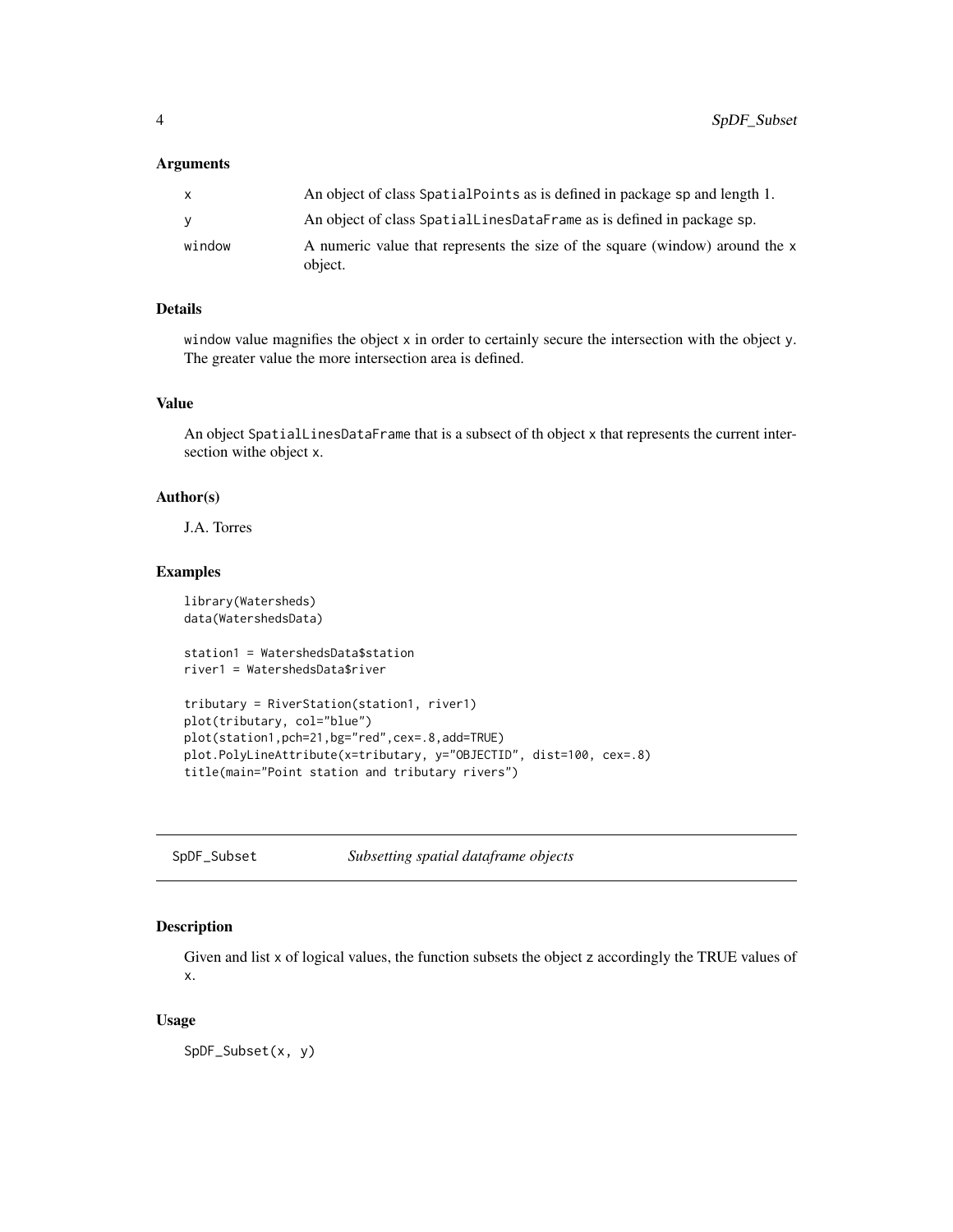#### <span id="page-4-0"></span>**Arguments**

| $\mathbf{x}$ | A list of logical values where TRUE values indicates the index of the subset. |
|--------------|-------------------------------------------------------------------------------|
|              | A spatial object as is defined in package sp from extracting the subset.      |

# Value

A spatial object of the same class of y.

#### Author(s)

J.A. Torres

# Examples

```
library(Watersheds)
data(WatershedsData)
```

```
# subsetting the river Werra subbasin
id = list(gIntersects(WatershedsData$rWerra, WatershedsData$subbasin,byid=TRUE))
subbasin_rWerra = SpDF_Subset(id,WatershedsData$subbasin)
plot(subbasin_rWerra)
```

```
# subsetting the river Werra zhyd watersheds
id = list(gIntersects(WatershedsData$rWerra, WatershedsData$zhyd,byid=TRUE))
zhyd_rWerra = SpDF_Subset(id,WatershedsData$zhyd)
plot(WatershedsData$rWerra,col="blue",lwd=1,add=TRUE)
plot(zhyd_rWerra,col="green3",add=TRUE)
title("Subbasin River Weser and primary zhyd watersheds")
```

```
# subsetting the river Werra river drainage watersheds
id = list(gIntersects(subbasin_rWerra, WatershedsData$river,byid=TRUE))
river_rWerra = SpDF_Subset(id,WatershedsData$river)
plot(subbasin_rWerra)
plot(WatershedsData$rWerra,col="blue",lwd=3,add=TRUE)
plot(river_rWerra,col="blue1",add=TRUE)
title("Subbasin River Weser and drainage network")
```
SpDF\_Touch *Touch function for spatial objects*

#### Description

The SpatialDataFrame Touch function. Identifies which nodes has touching lines and retrives a list with two elements.

#### Usage

SpDF\_Touch(x, y)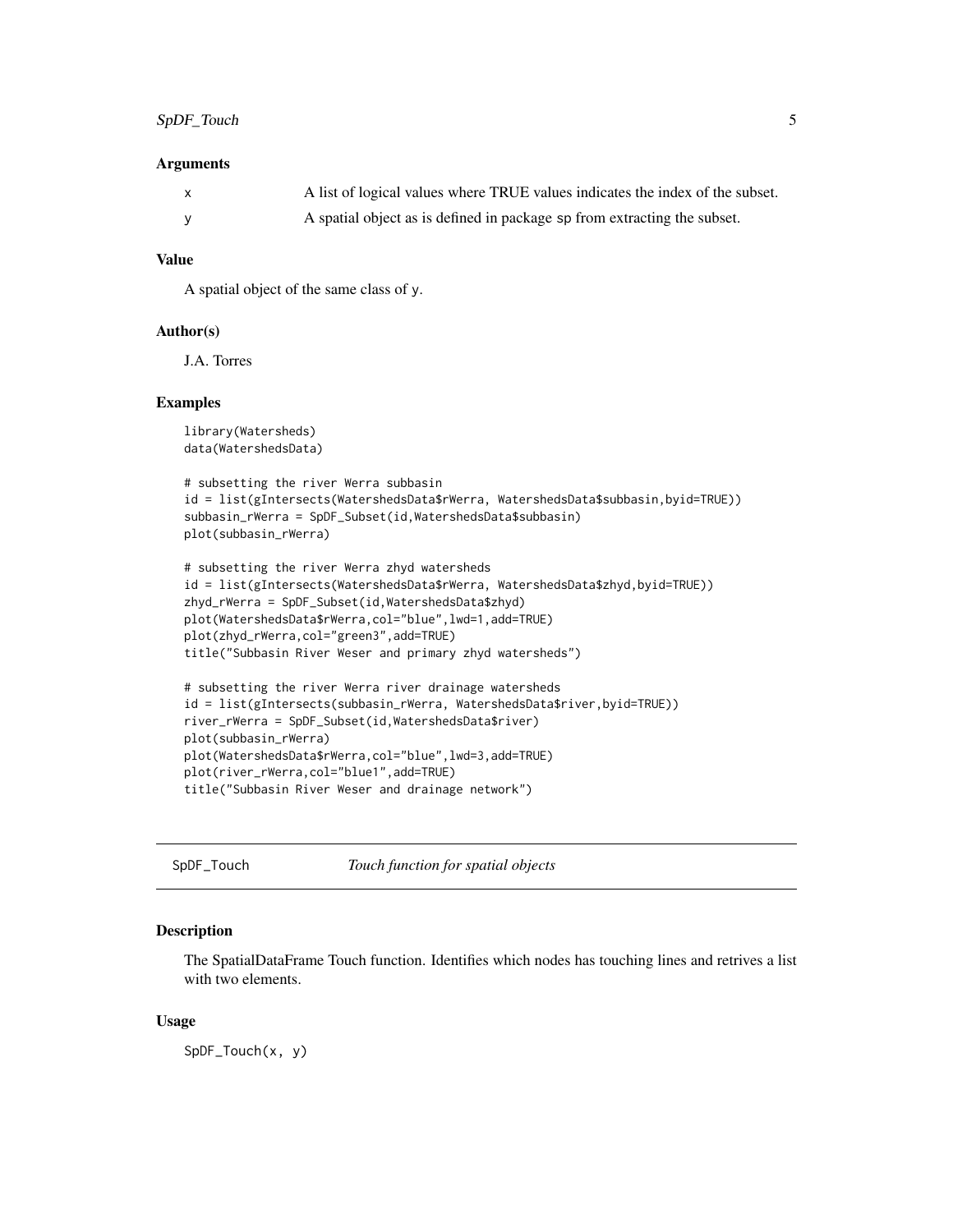<span id="page-5-0"></span>6 Watershed

# Arguments

| $\boldsymbol{\mathsf{x}}$ | An spatial object as is described in package sp. |
|---------------------------|--------------------------------------------------|
| <b>V</b>                  | An spatial object as is described in package sp. |

### Value

A list with two elements:

| comp1 | A matrix with the OBJECTID of the node (column 1), the maximum number          |
|-------|--------------------------------------------------------------------------------|
|       | of lines that are touching the node (column 2), and the elevation of that node |
|       | $\alpha$ (column 3).                                                           |
| comp2 | A matrix with the OBJECTID of the lines that are touching the node.            |

#### Author(s)

J.A. Torres

# Examples

```
library(Watersheds)
data(WatershedsData)
```

```
station1 = WatershedsData$station
subbasin1 = WatershedsData$subbasin
zhyd1 = WatershedsData$zhyd
river1 = WatershedsData$river
node1 = WatershedsData$node
```

```
station1 = SpatialPoints(coords=cbind(4328448.74, 3118576.86),
proj4string=slot(subbasin1,"proj4string"))
watershed = new("Watershed", station=station1, subbasin=subbasin1,
zhyd=zhyd1,river=river1,c1=subbasin1,node=node1)
```

```
a = Watershed.Order(watershed)
c1 = a[[1]]riverIO = a[[8]]nodeIO = a[[9]]
```

```
touch = SpDF_Touch(nodeIO, riverIO)
touch1 = touch[[1]]; touch1
```
<span id="page-5-1"></span>Watershed *Class* "Watershed"

#### Description

A S4 class "Watershed" for representing "Watershed" objects.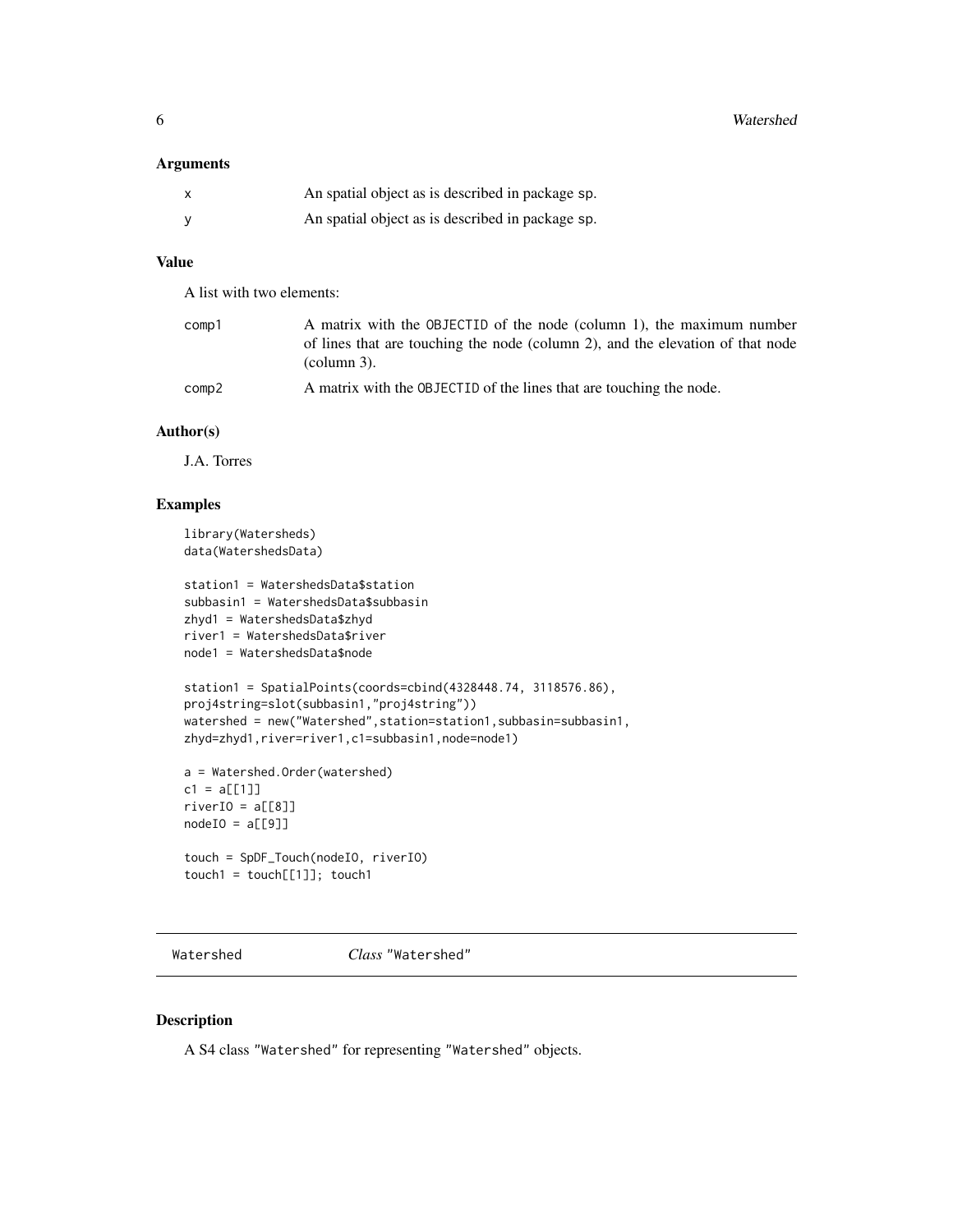#### <span id="page-6-0"></span>Watershed 7 and 7 and 7 and 7 and 7 and 7 and 7 and 7 and 7 and 7 and 7 and 7 and 7 and 7 and 7 and 7 and 7 and 7 and 7 and 7 and 7 and 7 and 7 and 7 and 7 and 7 and 7 and 7 and 7 and 7 and 7 and 7 and 7 and 7 and 7 and 7

#### Objects from the Class

Objects can be created by calls of the form new("Watershed", ...).

#### Slots

- station: Object of class "SpatialPoints" of length 1. Represents a point from which aggregation fo watersheds will occur.
- subbasin: Object of class "SpatialPolygonsDataFrame" of length 1. Represents the current boundary of the hydrological units or zhyd objects.
- zhyd: Object of class "SpatialPolygonsDataFrame". Represents the current hydrological units (zhyd accordingly to ECRINS (EAA, 2012)) to be analized inside the subbasin boundary.
- river: Object of class "SpatialLinesDataFrame" that represents the current river network to be analised inside the subbasin boundary.
- c1: Object of class "SpatialPolygonsDataFrame" of lentgh 1. Represents the curren zhyd object of analysis.
- node: Object of class "SpatialPointsDataFrame". Represents the current nodes of the river network to be analised inside the subbasin boundary.

#### Methods

Watershed.Order signature( $x =$  "Watershed"): ...

Watershed.Order2 signature(watershed = "Watershed"): ...

Watershed.Tributary signature(x = "SpatialPointsDataFrame", xo = "SpatialPointsDataFrame", y = "Spatial

#### Author(s)

J.A. Torres-Matallana

#### References

European Environment Agency - EAA. (2012). EEA catchments and rivers network system, ECRINS v1.1. rationales, building and improving for widening uses to Water Accounts and WISE applications (EEA Technical report No. 7/2012). (Luxembourg: Publications Office of the European Union).

#### See Also

See Also as the functions [Watershed.IOR1](#page-7-1), [Watershed.IOR2](#page-8-1), [Watershed.IOR3](#page-10-1), [Watershed.IOR4](#page-11-1), or the S4 methods [Watershed.Order](#page-13-1), [Watershed.Order2](#page-15-1), [Watershed.Tributary](#page-18-1)

```
data(WatershedsData)
station1 = WatershedsData$station
subbasin1 = WatershedsData$subbasin
zhyd1 = WatershedsData$zhyd
river1 = WatershedsData$river
node1 = WatershedsData$node
```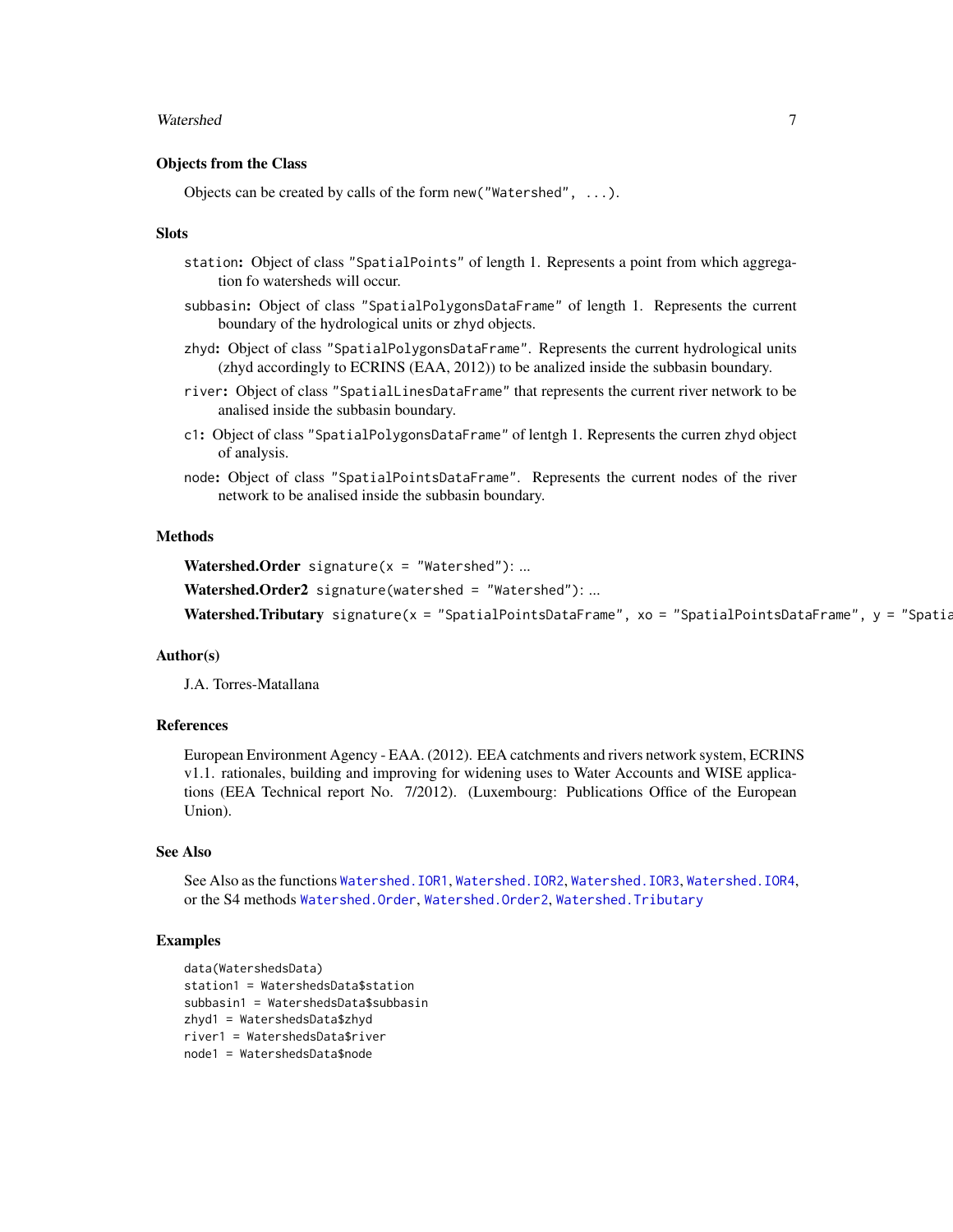<span id="page-7-0"></span>8 Watershed.IOR1

```
station1 = SpatialPoints(coords=slot(station1,"coords"),
proj4string=slot(subbasin1,"proj4string"))
watershed = new("Watershed",station=station1,subbasin=subbasin1,
zhyd=zhyd1,river=river1,c1=subbasin1,node=node1)
```
<span id="page-7-1"></span>Watershed.IOR1 *Watershed inlet and outlet nodes: case 1*

#### Description

The function determines the inlet and outlet nodes for zhyd watershed objects. This case 1 is for those watersheds that its river inlet and outlet object is length 1 (length(riverIO)=1).

#### Usage

Watershed.IOR1(x, dist)

#### Arguments

| $\mathsf{x}$ | An object "SpatialPointsDataFrame" as is described in package sp over the    |
|--------------|------------------------------------------------------------------------------|
|              | function will search the inlet and outlet nodes of the watershed.            |
| dist         | A vector with the distances of each point in x to the current zhyd boundary. |

# Value

A list of length 2:

| inlet  | A "SpatialPointsDataFrame" that represents the inlet node of the current<br>zhvd.  |
|--------|------------------------------------------------------------------------------------|
| outlet | A "SpatialPointsDataFrame" that represents the outlet node of the current<br>zhvd. |

# Note

If there are not inlet or outlet node of the current zhyd, 0 is returned.

# Author(s)

J.A. Torres

#### See Also

See Also the functions [Watershed.IOR2](#page-8-1), [Watershed.IOR3](#page-10-1), [Watershed.IOR4](#page-11-1).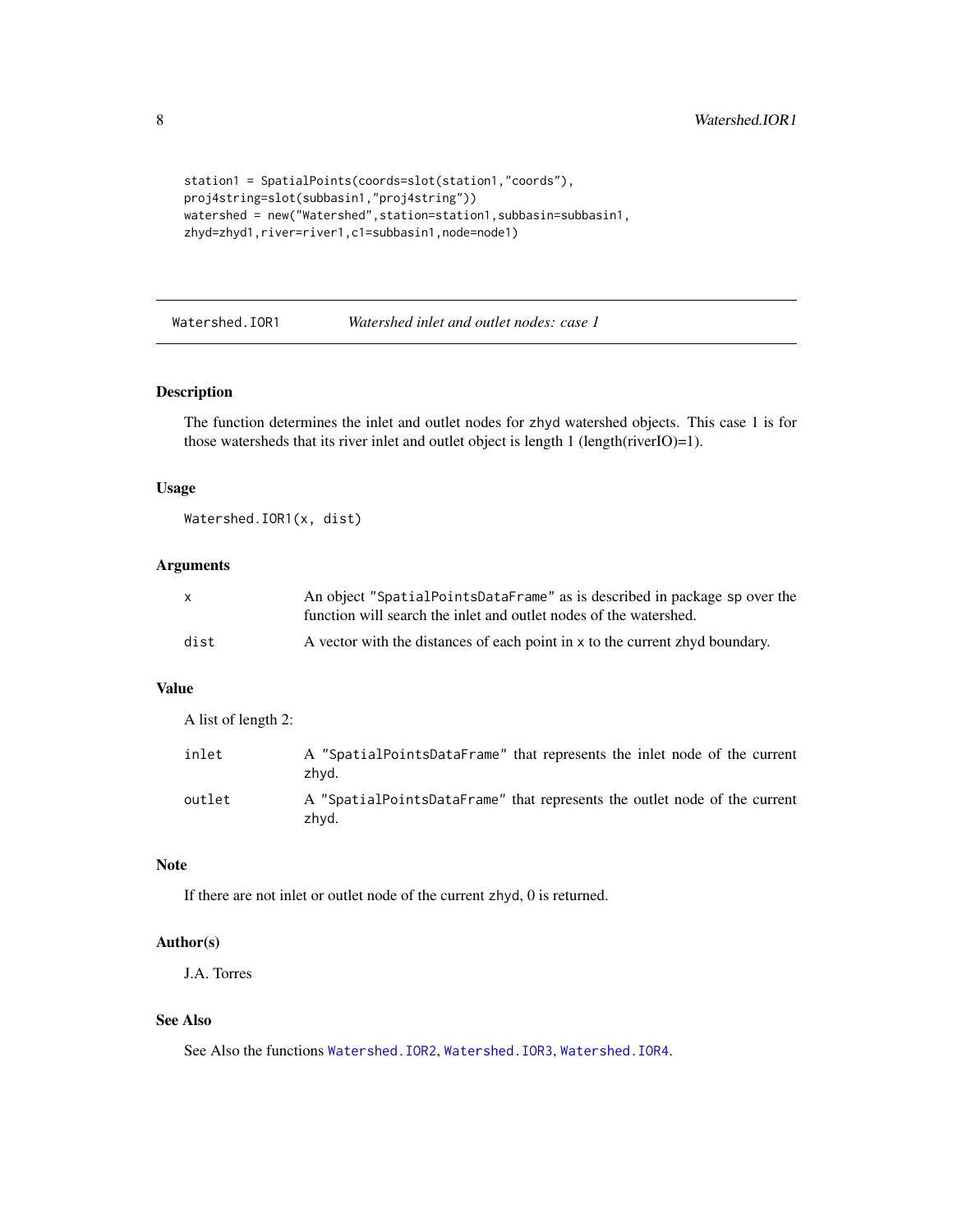# <span id="page-8-0"></span>Watershed.IOR2 9

#### Examples

```
library(Watersheds)
data(WatershedsData)
station1 = WatershedsData$station
subbasin1 = WatershedsData$subbasin
zhyd1 = WatershedsData$zhyd
river1 = WatershedsData$river
node1 = WatershedsData$node
station1 = SpatialPoints(coords=cbind(4232972,3327634),
proj4string=slot(subbasin1,"proj4string"))
watershed = new("Watershed",station=station1,subbasin=subbasin1,
zhyd=zhyd1,river=river1,c1=subbasin1,node=node1)
a = Watershed.Order(watershed)
c1 = a[[1]]nodeIO = a[[9]]cl\_river = a[[10]]# determining inlet and outlet watershed nodes
# determining distances of nodeIO to c1
boundary = gBoundary(c1)
dist = gDistance(nodeIO, boundary, byid =TRUE)
a = Watershed.IOR1(x=nodeIO, dist=dist)
c1_inlet = a$inlet; c1_inlet
c1_outlet = a$outlet; c1_outlet
plot(c1,col="gray50")
plot(station1,pch=24, bg="blue",add= TRUE)
plot(c1_river, col="blue", add=TRUE)
plot(c1_outlet,pch=21, bg="red",add= TRUE)
plot.PointAttribute(c1_outlet,"ELEV",700,0.8)
title(main="Watershed outlet, case I")
```
<span id="page-8-1"></span>Watershed.IOR2 *Watershed inlet and outlet nodes: case 2*

#### Description

The function determines the inlet and outlet nodes for zhyd watershed objects. This case 2 is for those watersheds that its river inlet and outlet object is length 2 (length(riverIO)=2).

#### Usage

Watershed.IOR2(x, dist, node)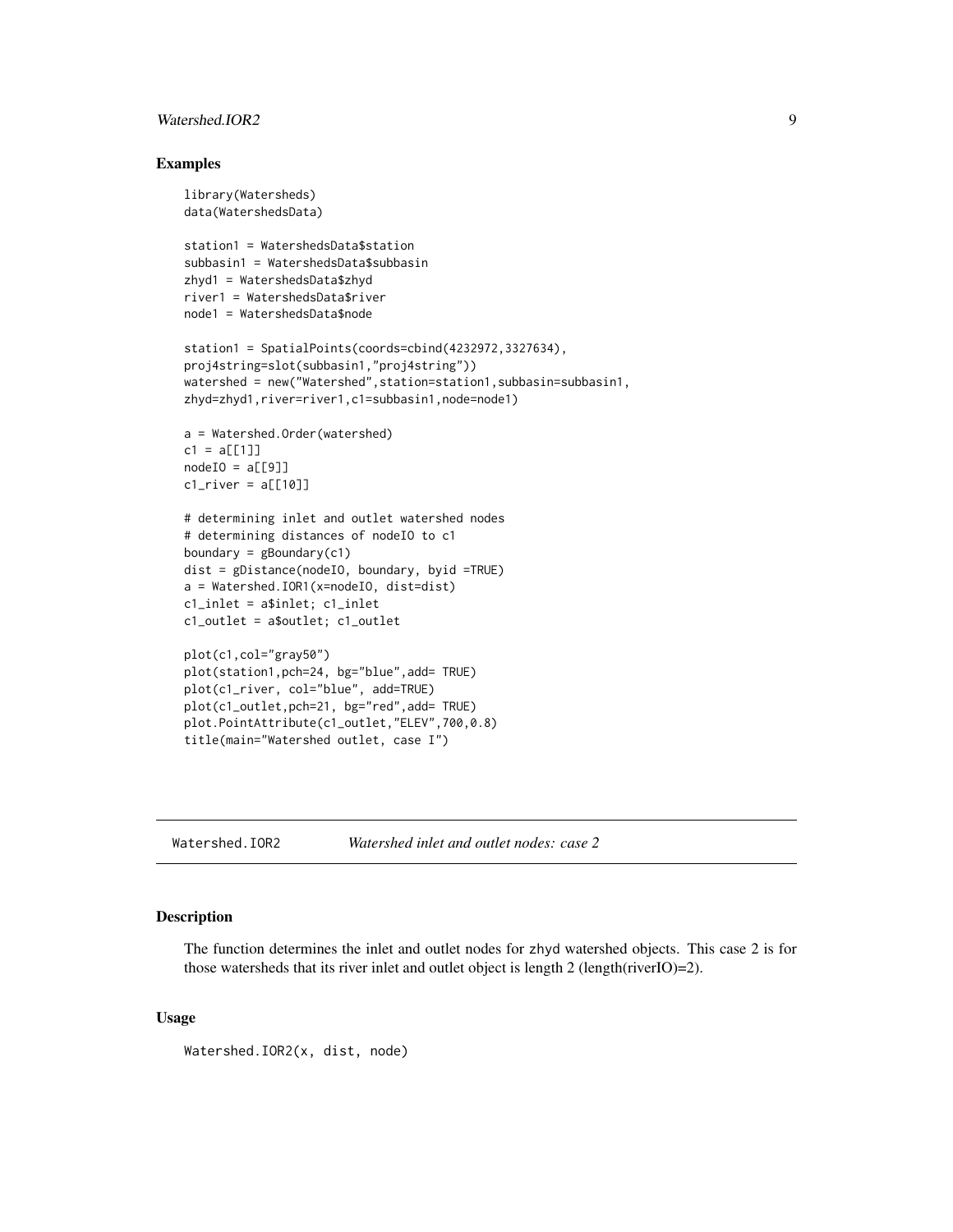# <span id="page-9-0"></span>Arguments

| X    | An object "SpatialPointsDataFrame" or "SpatialPoints" as are described<br>in package sp over the function will search the inlet and outlet nodes of the<br>watershed.                        |
|------|----------------------------------------------------------------------------------------------------------------------------------------------------------------------------------------------|
| dist | A vector with the distances of each point in x to the current zhyd boundary.                                                                                                                 |
| node | An object "SpatialPointsDataFrame" as are described in package sp over the<br>function will search the inlet and outlet nodes of the watershed. It must be the<br>entire node search object. |

# Value

A list of length 2:

| inlet  | A "SpatialPointsDataFrame" that represents the inlet node of the current<br>zhvd.  |
|--------|------------------------------------------------------------------------------------|
| outlet | A "SpatialPointsDataFrame" that represents the outlet node of the current<br>zhvd. |

# Note

If there are not inlet or outlet node of the current zhyd is returned 0.

# Author(s)

J.A. Torres

#### See Also

See Also the functions [Watershed.IOR1](#page-7-1), [Watershed.IOR3](#page-10-1), [Watershed.IOR4](#page-11-1).

```
library(Watersheds)
data(WatershedsData)
```

```
station1 = WatershedsData$station
subbasin1 = WatershedsData$subbasin
zhyd1 = WatershedsData$zhyd
river1 = WatershedsData$river
node1 = WatershedsData$node
```

```
station1 = SpatialPoints(coords=cbind(4330341.36,3284797.06),
proj4string=slot(subbasin1,"proj4string"))
watershed = new("Watershed", station=station1, subbasin=subbasin1,
zhyd=zhyd1,river=river1,c1=subbasin1,node=node1)
```

```
a = Watershed.Order(watershed)
c1 = a[[1]]nodeIO = a[[9]]cl\_river = a[[10]]
```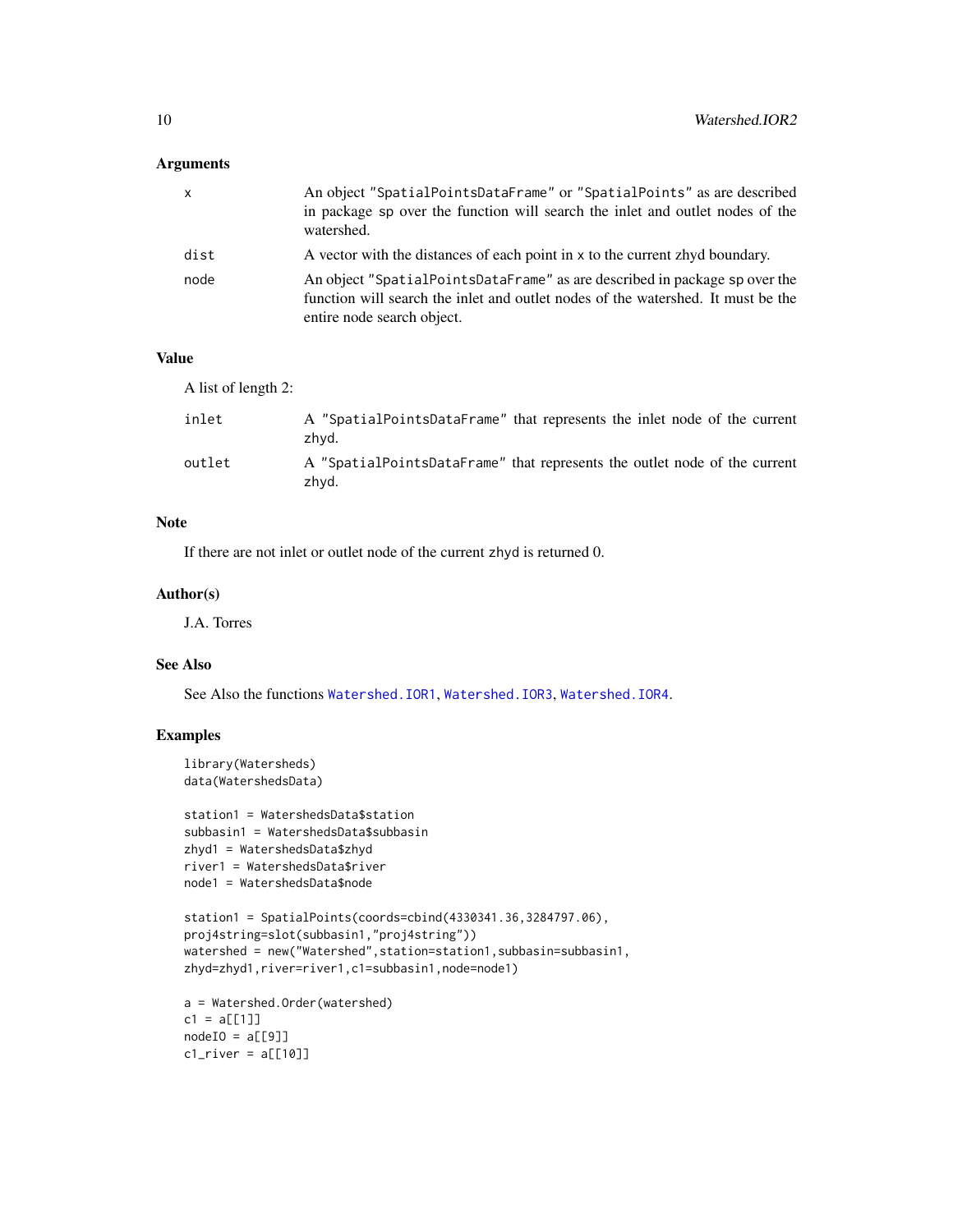# <span id="page-10-0"></span>Watershed.IOR3 11

```
c1_node = a[[11]]# determining inlet and outlet watershed nodes
# determining distances of nodeIO to c1
boundary = gBoundary(c1)
dist = gDistance(nodeIO, boundary, byid =TRUE)
a = Watershed.IOR2(x=nodeIO, dist=dist, node=c1_node)
str(a)
c1_inlet = a$inlet; c1_inlet
c1_outlet = a$outlet; c1_outlet
plot(c1,col="gray60")
plot(station1,pch=24, bg="blue",add= TRUE)
plot(c1_river, col="blue", add=TRUE)
plot(c1_outlet,pch=21, bg="red",add= TRUE)
plot.PointAttribute(c1_outlet,"ELEV",700,0.8)
title(main="Watershed outlet, case II")
```
<span id="page-10-1"></span>

# Watershed.IOR3 *Watershed inlet and outlet nodes: case 3*

#### Description

The function determines the inlet and outlet nodes for zhyd watershed objects. This case 3 is for those watersheds that its river inlet and outlet object is length 3 (length(riverIO)=3).

#### Usage

Watershed.IOR3(x, y, dist)

#### **Arguments**

| <b>Value</b> |                                                                                                                                                     |
|--------------|-----------------------------------------------------------------------------------------------------------------------------------------------------|
| dist         | A vector with the distances of each point in x to the current zhyd boundary.                                                                        |
| у            | An object "SpatialLinesDataFrame" as is described in package sp that repre-<br>sents the inlet and outlet rivers of the watershed.                  |
| X            | An object "SpatialPointsDataFrame" as is described in package sp over them<br>the function will search the inlet and outlet nodes of the watershed. |

# inlet A "SpatialPointsDataFrame" that represents the inlet node of the current zhyd. outlet A "SpatialPointsDataFrame" that represents the outlet node of the current zhyd.

#### Note

If there are not inlet or outlet node of the current zhyd is returned 0.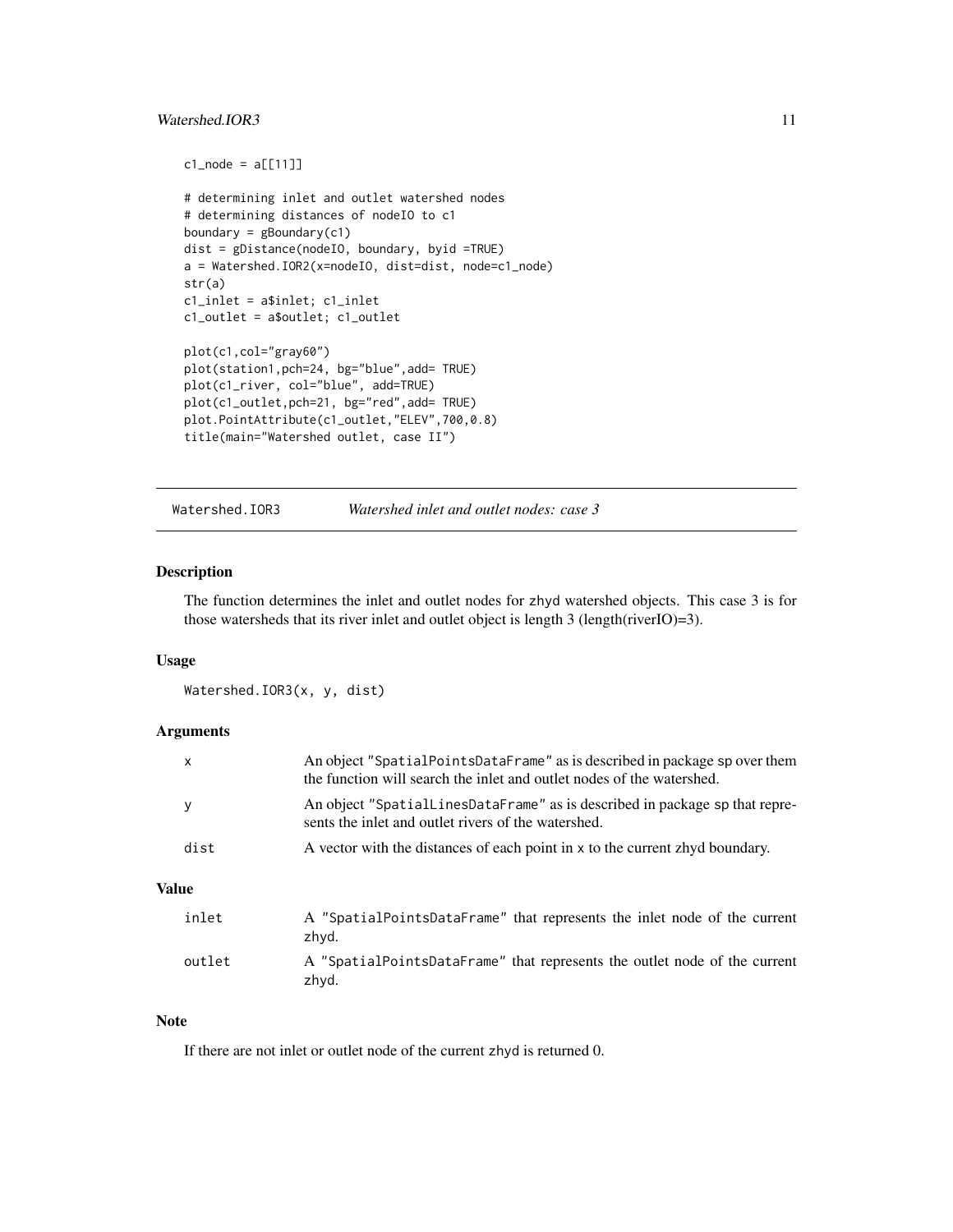#### <span id="page-11-0"></span>Author(s)

J.A. Torres

# See Also

See Also the functions [Watershed.IOR1](#page-7-1), [Watershed.IOR2](#page-8-1), [Watershed.IOR4](#page-11-1).

#### Examples

```
library(Watersheds)
data(WatershedsData)
```

```
station1 = WatershedsData$station
subbasin1 = WatershedsData$subbasin
zhyd1 = WatershedsData$zhyd
river1 = WatershedsData$river
node1 = WatershedsData$node
```

```
station1 = SpatialPoints(coords=cbind(4217199.42,3353511.83),
proj4string=slot(subbasin1,"proj4string"))
watershed = new("Watershed",station=station1,subbasin=subbasin1,
zhyd=zhyd1,river=river1,c1=subbasin1,node=node1)
```

```
a = Watershed.Order(watershed)
c1 = a[[1]]riverIO = a[[8]]nodeIO = a[[9]]
```

```
cl\_river = a[[10]]# determining inlet and outlet watershed nodes
# determining distances of nodeIO to c1
```

```
boundary = gBoundary(c1)
dist = gDistance(nodeIO, boundary, byid =TRUE)
a = Watershed.IOR3(x=nodeIO, y=riverIO, dist=dist)
c1_inlet = a$inlet; c1_inlet
c1_outlet = a$outlet; c1_outlet
```

```
plot(c1,col="gray60")
plot(station1,pch=24, bg="blue",add= TRUE)
plot(c1_river, col="blue", add=TRUE)
plot(c1_outlet,pch=21, bg="red",add= TRUE)
plot(c1_inlet,pch=21, bg="green",add= TRUE)
plot.PointAttribute(c1_outlet,"ELEV",1000,0.8)
plot.PointAttribute(c1_inlet,"ELEV",1000,0.8)
title(main="Watershed outlet and inlet, case III")
```
<span id="page-11-1"></span>

Watershed.IOR4 *Watershed inlet and outlet nodes: case 4*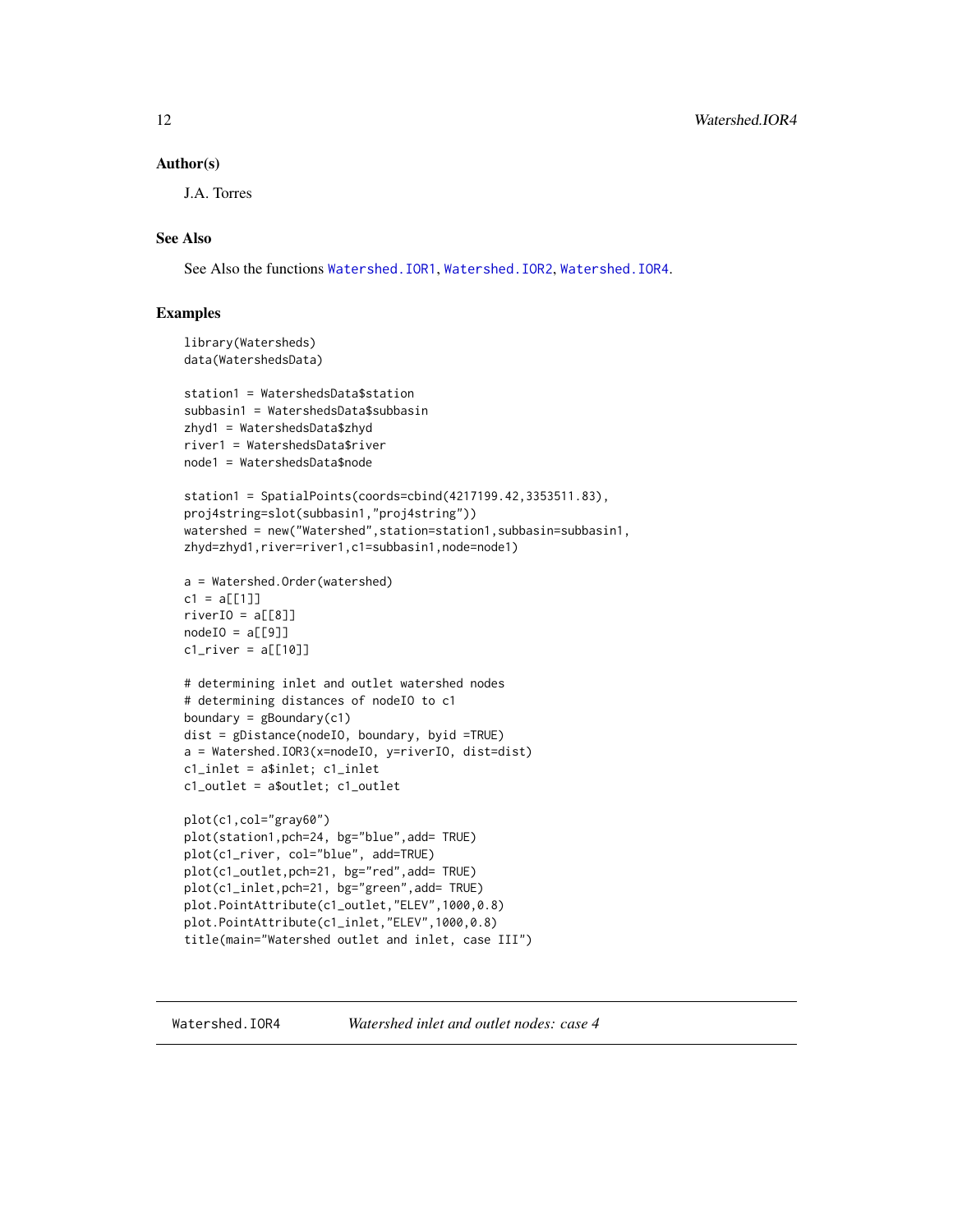# <span id="page-12-0"></span>Watershed.IOR4 13

# Description

The function determines the inlet and outlet nodes for zhyd watershed objects. This case 4 is for those watersheds that its river inlet and outlet object is length 4 (length(riverIO)=4).

#### Usage

```
Watershed.IOR4(x, y, dist)
```
#### Arguments

| $\mathsf{x}$ | An object "SpatialPointsDataFrame" as is described in package sp over them<br>the function will search the inlet and outlet nodes of the watershed. |
|--------------|-----------------------------------------------------------------------------------------------------------------------------------------------------|
| y            | An object "SpatialLinesDataFrame" as is described in package sp that repre-<br>sents the inlet and outlet rivers of the watershed.                  |
| dist         | A vector with the distances of each point in x to the current zhyd boundary.                                                                        |

# Value

| inlet  | A "SpatialPointsDataFrame" that represents the inlet node of the current<br>zhvd.  |
|--------|------------------------------------------------------------------------------------|
| outlet | A "SpatialPointsDataFrame" that represents the outlet node of the current<br>zhvd. |

#### Note

If there are not inlet or outlet node of the current zhyd is returned 0.

#### Author(s)

J.A. Torres

#### See Also

See Also the functions [Watershed.IOR1](#page-7-1), [Watershed.IOR2](#page-8-1), [Watershed.IOR3](#page-10-1).

```
library(Watersheds)
data(WatershedsData)
```

```
station1 = WatershedsData$station
subbasin1 = WatershedsData$subbasin
zhyd1 = WatershedsData$zhyd
river1 = WatershedsData$river
node1 = WatershedsData$node
```

```
station1 = SpatialPoints(coords=cbind(4357947,3284525),
proj4string=slot(subbasin1,"proj4string"))
watershed = new("Watershed", station=station1, subbasin=subbasin1,
zhyd=zhyd1,river=river1,c1=subbasin1,node=node1)
```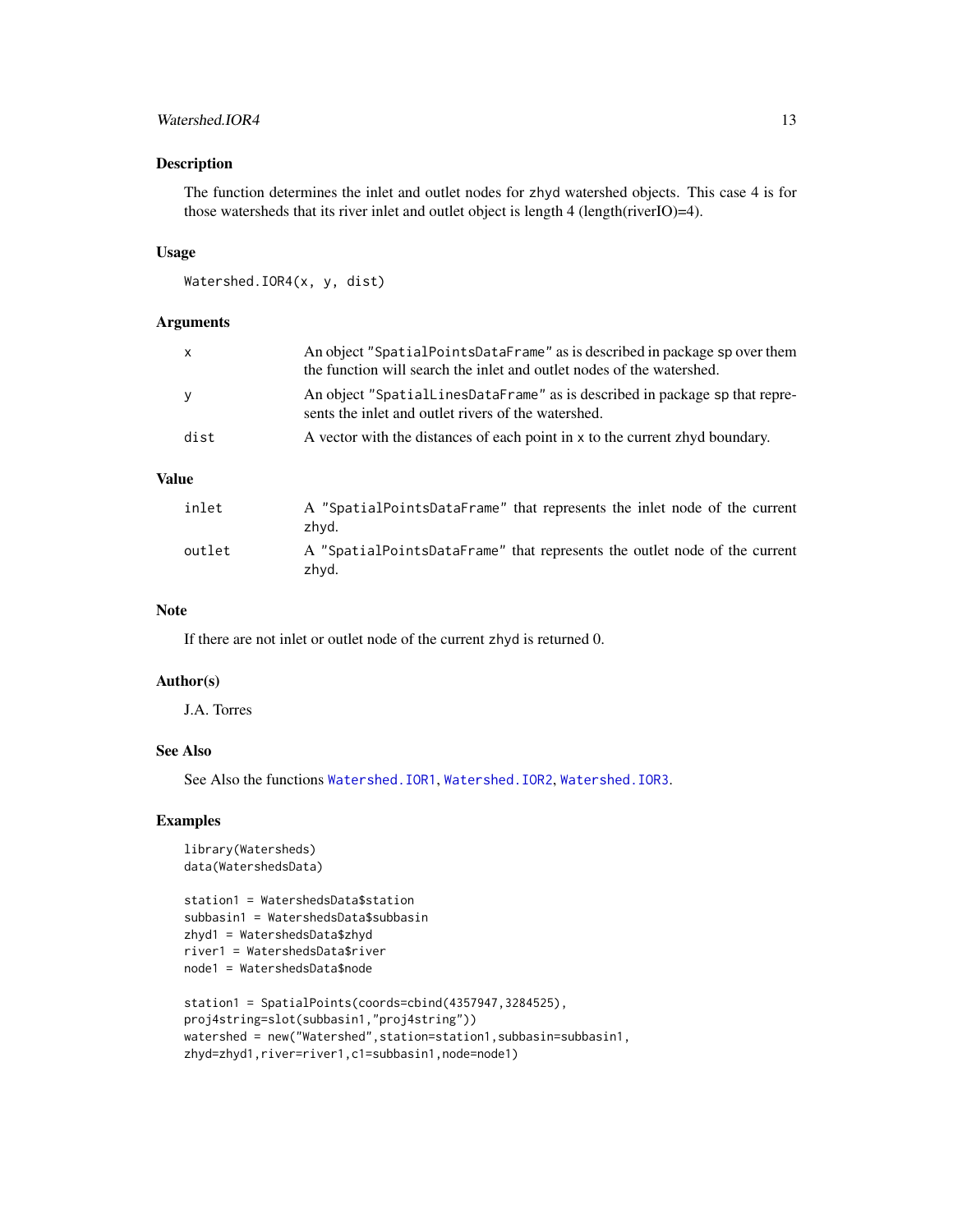```
a = Watershed.Order(watershed)
c1 = a[[1]]riverIO = a[[8]]nodeIO = a[[9]]cl\_river = a[[10]]# determining inlet and outlet watershed nodes
# determining distances of nodeIO to c1
boundary = gBoundary(c1)
dist = gDistance(nodeIO, boundary, byid =TRUE)
a = Watershed.IOR4(x=nodeIO, y=riverIO, dist=dist)
c1_inlet = a$inlet; c1_inlet
c1_outlet = a$outlet; c1_outlet
plot(c1,col="gray60")
plot(station1,pch=24, bg="blue",add= TRUE)
plot(c1_river, col="blue", add=TRUE)
plot(c1_outlet,pch=21, bg="red",add= TRUE)
plot(c1_inlet,pch=21, bg="green",add= TRUE)
plot.PointAttribute(c1_outlet,"ELEV",1000,0.8)
plot.PointAttribute(c1_inlet,"ELEV",1000,0.8)
title(main="Watershed outlet and inlet, case IV")
```
Watershed.Order-methods

```
S4 Method for Function Watershed.Order
```
# <span id="page-13-1"></span>Description

S4 Method for function Watershed.Order. Definition of the properties of the current zhyd watershed.

# Value

The method returns a list of 11 objects:

| c1        | An object SpatialPolygonsDataFrame of length 1 that represents the current<br>zhyd watershed object.                                    |
|-----------|-----------------------------------------------------------------------------------------------------------------------------------------|
| c1_inlet  | An object SpatialPointsDataFrame of length 1 that represents the current inlet<br>node of the zhyd watershed object.                    |
| c1_outlet | An object SpatialPointsDataFrame of length 1 that represents the current out-<br>let node of the zhyd watershed object.                 |
| c2        | An object SpatialPolygonsDataFrame of length 1 that represents the greater<br>watershed tributary of the current zhyd watershed object. |
| c3        | An object SpatialPolygonsDataFrame of length 1 that represents the second<br>watershed tributary of the current zhyd watershed object.  |

<span id="page-13-0"></span>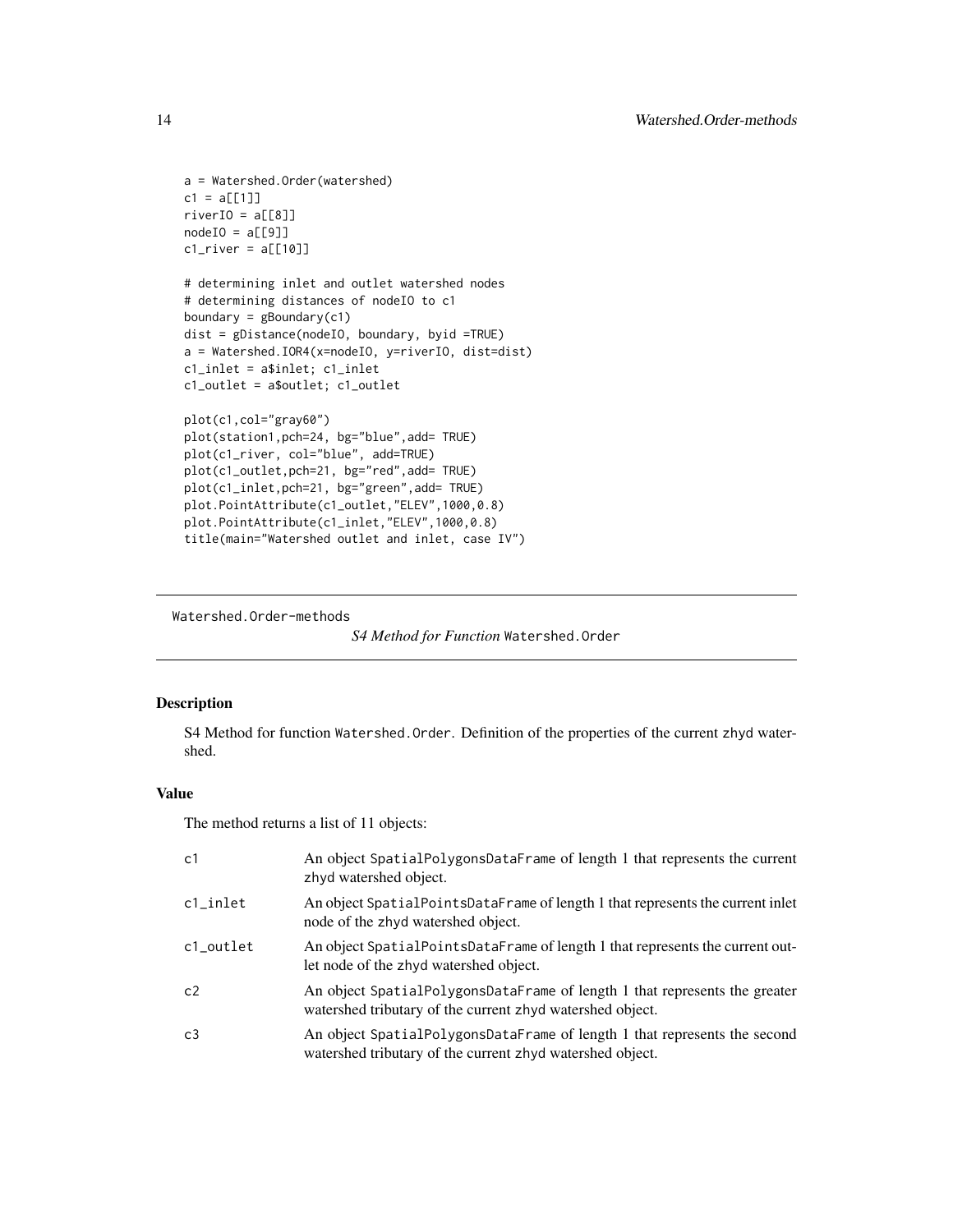<span id="page-14-0"></span>

| node_trib | An object SpatialPointsDataFrame of length 2 that represents the station<br>points of the tributary watershed objects.                                                    |
|-----------|---------------------------------------------------------------------------------------------------------------------------------------------------------------------------|
| sb1       | An object SpatialPointsDataFrame of length 1 that represents the subbasin<br>that contains the current zhyd watershed object.                                             |
| riverI0   | An object Spatial LinesDataFrame that represents the inlet $(I)$ and outlet $(O)$<br>rivers that crosses the boundary of the current zhyd watershed object.               |
| nodeIO    | An object SpatialPointsDataFrame that represents the nodes of the inlet $(I)$<br>and outlet (O) rivers that crosses the boundary of the current zhyd watershed<br>object. |
| c1 river  | An object SpatialLinesDataFrame that represents the river network inside the<br>current zhyd watershed object.                                                            |
| c1 node   | An object SpatialPointsDataFrame that represents the node network inside<br>the current zhyd watershed object.                                                            |

#### Methods

signature( $x =$  "Watershed") The function takes the object of class Watershed and identifies the subbasin that contains the current station (class SpatialPoints) and subsets the zhyd object to subbasin and extract the current zhy object that contains station. Posteriorly, identifies the inlet and outlet stretches and probable inlet and outlet nodes of the zhyd. Then, runs the functions Watershed. ,IOR1, IOR2, IOR3, or IOR4 for determining the actual inlet and outlet nodes. Finally, the method executes the S4 method Watershed.Tributary for defining tributary nodes and tributary catchments of the current zhyd watershed.

#### See Also

See Also the class [Watershed](#page-5-1) and the methods [Watershed.Order2](#page-15-1) and [Watershed.Tributary](#page-18-1).

```
library(Watersheds)
data(WatershedsData)
```

```
station1 = WatershedsData$station
subbasin1 = WatershedsData$subbasin
zhyd1 = WatershedsData$zhyd
river1 = WatershedsData$river
node1 = WatershedsData$node
```

```
station1 = SpatialPoints(coords=cbind(4328448.74, 3118576.86),
proj4string=slot(subbasin1,"proj4string"))
watershed = new("Watershed", station=station1, subbasin=subbasin1,
zhyd=zhyd1,river=river1,c1=subbasin1,node=node1)
```

```
a = Watershed.Order(watershed)
c1 = a[[1]]cl\_inlet = a[[2]]cl_outlet = a[[3]]
```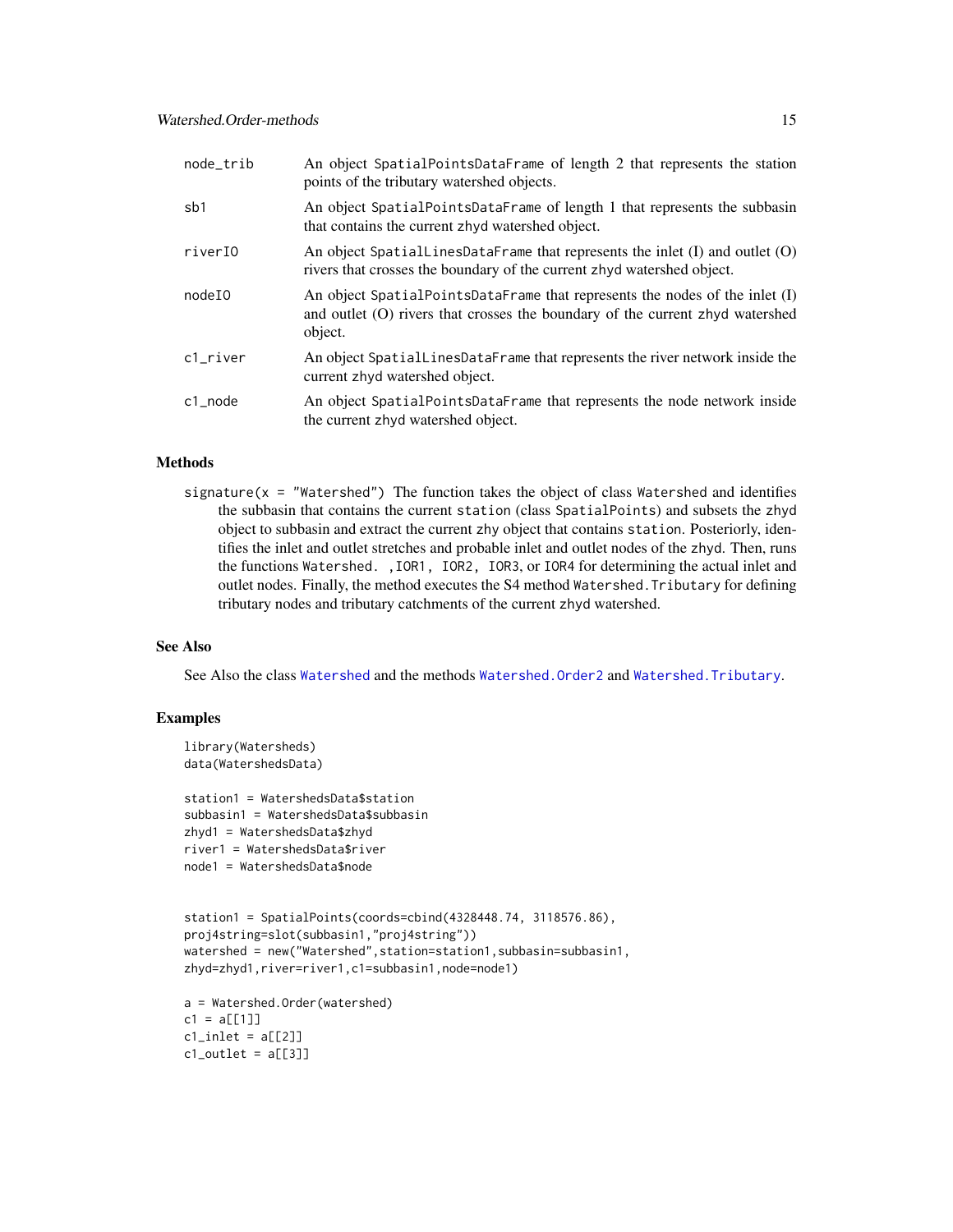```
c2 = a[[4]]c3 = a[[5]]node\_trib = a[[6]]sb1 = a[[7]]riverIO = a[[8]]nodeIO = a[[9]]cl\_river = a[[10]]c1_node = a[[11]]bbox1 = slot(cl, "bbox")bbox = matrix(0, 2, 2)bbox[, 1] = bbox1[, 1] * .998bbox[,2] = bbox1[,2]*1.002plot(c1, xlim=bbox[1,], ylim=bbox[2,],col="gray50")
plot(c2, col="gray75", add=TRUE)
plot(c3, col="gray85", add=TRUE)
plot(slot(watershed,"station"),pch=24, bg="blue",add= TRUE)
plot.PolyLineAttribute(c1, "order", 450, 0.8)
plot.PolyLineAttribute(c2, "order", 450, 0.8)
plot.PolyLineAttribute(c3, "order", 450, 0.8)
plot(c1_river, col="blue", add=TRUE)
plot(c1_node,pch=21,bg="blue",cex=.5,add=TRUE)
plot(nodeIO,pch=21,bg="blue",cex=.5,add=TRUE)
plot(c1_inlet, pch=21, bg="green",add= TRUE)
plot(c1_outlet,pch=21, bg="red",add= TRUE)
plot.PointAttribute(nodeIO,"ELEV",600,0.7)
title(main="Current zhyd watershed (1)",
sub="First order tributary watersheds (1.1, 1.2)")
```
Watershed.Order2-methods

#### *S4 Method for Function* Watershed.Order2

# <span id="page-15-1"></span>Description

S4 Method for function Watershed.Order2. Definition of the tributary zhyd watersheds of the current zhyd watershed.

#### Value

The method returns a list of 2 objects:

| c <sub>2</sub> | An object with the output of the method Watershed. Order of length 11 for one<br>of the points of node_trib. The properties of the greater tributary watershed of<br>the current zhyd watershed. |
|----------------|--------------------------------------------------------------------------------------------------------------------------------------------------------------------------------------------------|
| C <sub>3</sub> | An object with the output of the method Watershed. Order of length 11 for the<br>other points of node trib. The properties of the second tributary watershed of<br>the current zhyd watershed.   |

<span id="page-15-0"></span>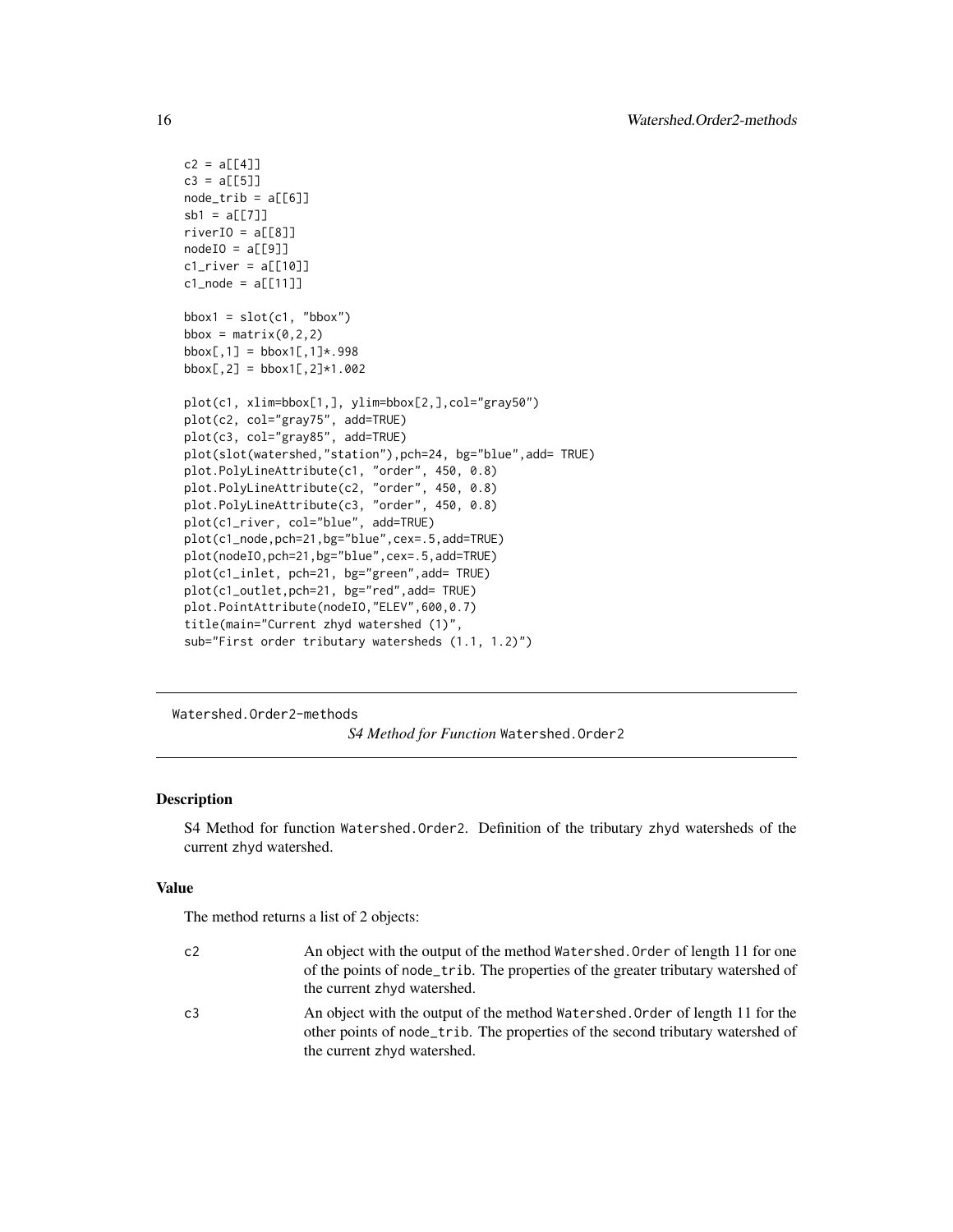# <span id="page-16-0"></span>**Methods**

signature(watershed = "Watershed") The method takes the objec of class Watershed when object node\_trib is length 2. The method identifies the zhyd watershed that contaions the current station (class SpatialPoints) and apply the method Watershed.Order on each point of node\_trib returning a list of objects Watershed.Order. The computation is done via parallel processes for optimizing and take advance of multicore functionalities.

# See Also

See Also the class [Watershed](#page-5-1) and the methods Watershed. Order and Watershed. Tributary.

```
library(Watersheds)
data(WatershedsData)
station1 = WatershedsData$station
subbasin1 = WatershedsData$subbasin
zhyd1 = WatershedsData$zhyd
river1 = WatershedsData$river
node1 = WatershedsData$node
station1 = SpatialPoints(coords=cbind(4328650,3174450),
proj4string=slot(subbasin1,"proj4string"))
watershed = new("Watershed",station=station1,subbasin=subbasin1,
zhyd=zhyd1,river=river1,c1=subbasin1,node=node1)
a = Watershed.Order(watershed)
c1 = a[[1]]
node\_trib = a[[6]]cl\_river = a[[10]]nt = node_trib
sb = subbasin1
z1 = zhvd1r1 = river1n1 = node1watershed2 = new("Watershed", station=nt, subbasin=sb, zhyd=z1, river=r1, c1=c1,node=n1)
c23 = Watershed.Order2(watershed2)
c2 = c23[[1]]c3 = c23[[2]]c2.0 = c2[[1]]c2_inlet = c2[[2]]
c2_outlet = c2[[3]]c2.1 = c2[[4]]c2.2 = c2[[5]]c2_node_trib = c2[[6]]c2_sb1 = c2[[7]]c2<sub>river</sub>I0 = c2[[8]]
c2_nodeIO = c2[[9]]
```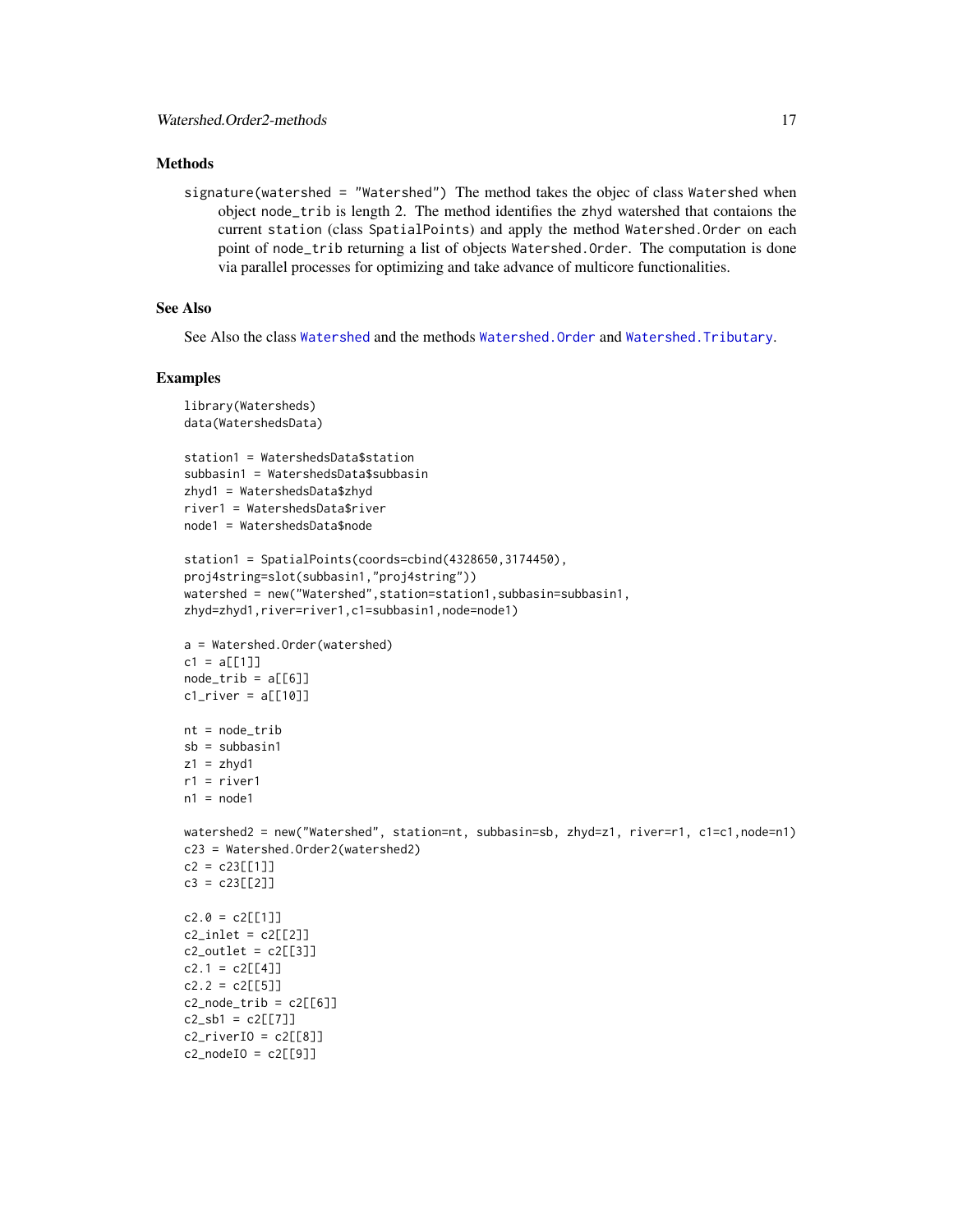```
c2_river = c2[[10]]
c2 node = c2[[11]]
c3.0 = c3[[1]]c3_inlet = c3[[2]]
c3_outlet = c3[[3]]
c3.1 = c3[[4]]c3.2 = c3[[5]]c3_node_trib = c3[[6]]
c3_sb1 = c3[[7]]
c3_riverIO = c3[[8]]
c3_nodeIO = c3[[9]]
c3_river = c3[[10]]
c3_node = c3[[11]]
# subsetting river networks
id = list(gIntersects(c2.1, WatershedsData$river,byid=TRUE))
c21_river = SpDF_Subset(id,WatershedsData$river)
id = list(gIntersects(c2.2, WatershedsData$river,byid=TRUE))
c22_river = SpDF_Subset(id,WatershedsData$river)
id = list(gIntersects(c3.1, WatershedsData$river,byid=TRUE))
c31_river = SpDF_Subset(id,WatershedsData$river)
id = list(gIntersects(c3.2, WatershedsData$river,byid=TRUE))
c32_river = SpDF_Subset(id,WatershedsData$river)
# plots
bbox1 = slot(c3.2, "bbox")bbox = matrix(0, 2, 2)bbox[,1] = bbox1[, 1] * .995bbox[, 2] = bbox1[, 2] * 1.005plot(c1, col="gray50", xlim=bbox[1,], ylim=bbox[2,])
plot(c2.0, col = "gray95", add=TRUE)
plot(c3.0, col="gray79", add=TRUE)
plot(c2.1, col="gray78", add=TRUE)
plot(c2.2, col="gray85", add=TRUE)
plot(c3.1, col="gray53", add=TRUE)
plot(c3.2, col="gray63", add=TRUE)
plot(c1_river, col="blue",add=TRUE)
plot(c2_river, col="blue",add=TRUE)
plot(c3_river, col="blue",add=TRUE)
plot(c21_river, col="blue",add=TRUE)
plot(c22_river, col="blue",add=TRUE)
plot(c31_river, col="blue",add=TRUE)
plot(c32_river, col="blue",add=TRUE)
```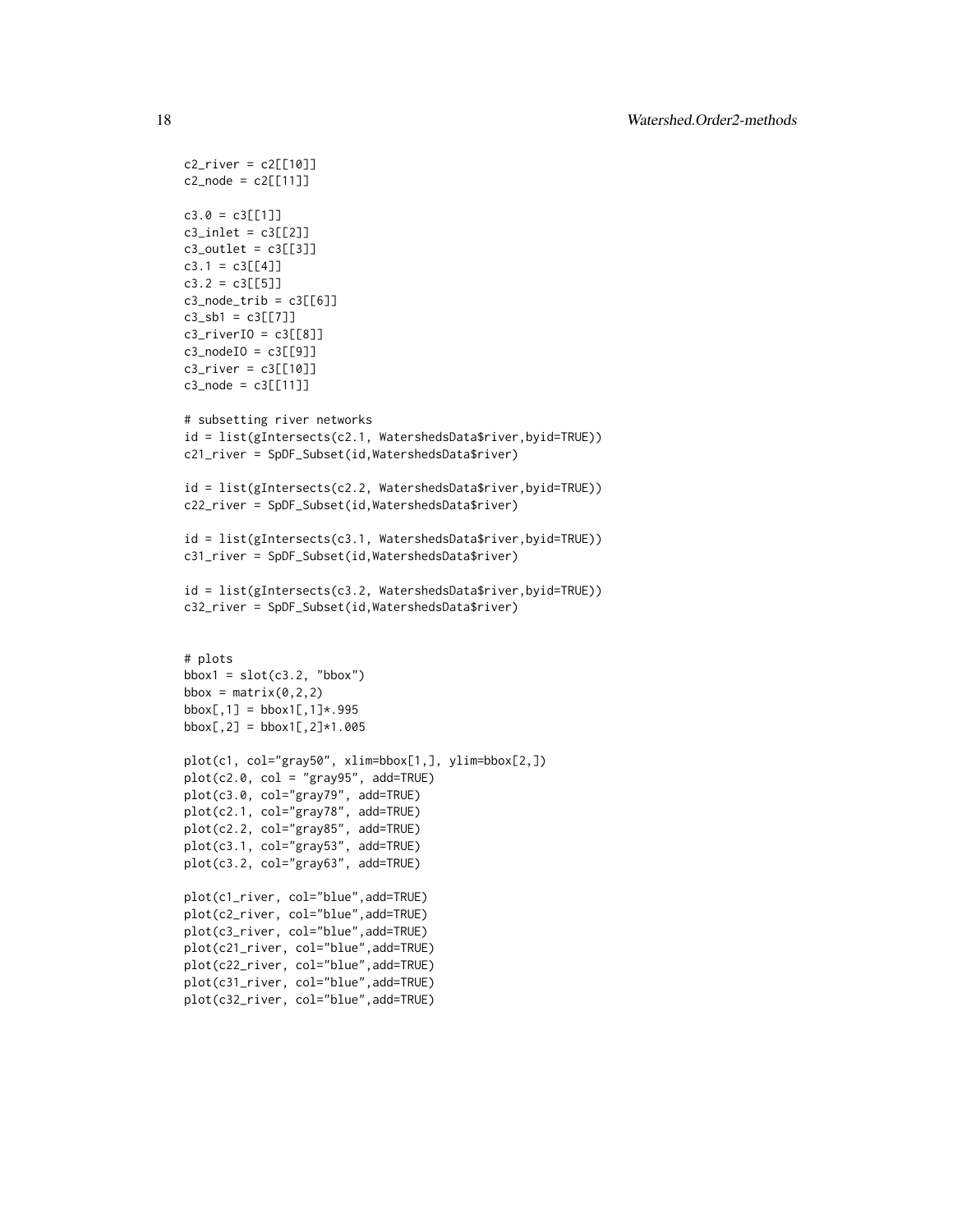<span id="page-18-0"></span>Watershed.Tributary-methods

*S4 Method for Function* Watershed.Tributary

# <span id="page-18-1"></span>Description

S4 Method for function Watershed.Tributary. Definition of the order of tributary zhyd watersheds of the current zhyd watershed.

#### Value

The method returns a list of 4 objects:

| c2c3           | A list of length 2 with objects SpatialPolygonsDataFrame of length 1 ordered<br>that represents the greater watershed and second tributary of the current zhyd<br>watershed object. |
|----------------|-------------------------------------------------------------------------------------------------------------------------------------------------------------------------------------|
| c <sub>2</sub> | An object SpatialPolygonsDataFrame of length 1 ordered that represents the<br>greater watershed tributary of the current zhyd watershed object.                                     |
| c3             | An object SpatialPolygonsDataFrame of length 1 ordered that represents the<br>second watershed tributary of the current zhyd watershed object.                                      |
| node_trib      | An object SpatialPointsDataFrame of length 2 that represents the station<br>points of the tributary watershed objects.                                                              |

#### Methods

signature(x = "SpatialPointsDataFrame", xo = "SpatialPointsDataFrame", y = "SpatialLinesDataFrame",

# See Also

See Also the class [Watershed](#page-5-1) and the methods [Watershed.Order](#page-13-1) and [Watershed.Order2](#page-15-1).

```
library(Watersheds)
data(WatershedsData)
```

```
station1 = WatershedsData$station
subbasin1 = WatershedsData$subbasin
zhyd1 = WatershedsData$zhyd
river1 = WatershedsData$river
node1 = WatershedsData$node
```

```
station1 = SpatialPoints(coords=cbind(4328448.74, 3118576.86),
proj4string=slot(subbasin1,"proj4string"))
watershed = new("Watershed", station=station1, subbasin=subbasin1,
zhyd=zhyd1,river=river1,c1=subbasin1,node=node1)
```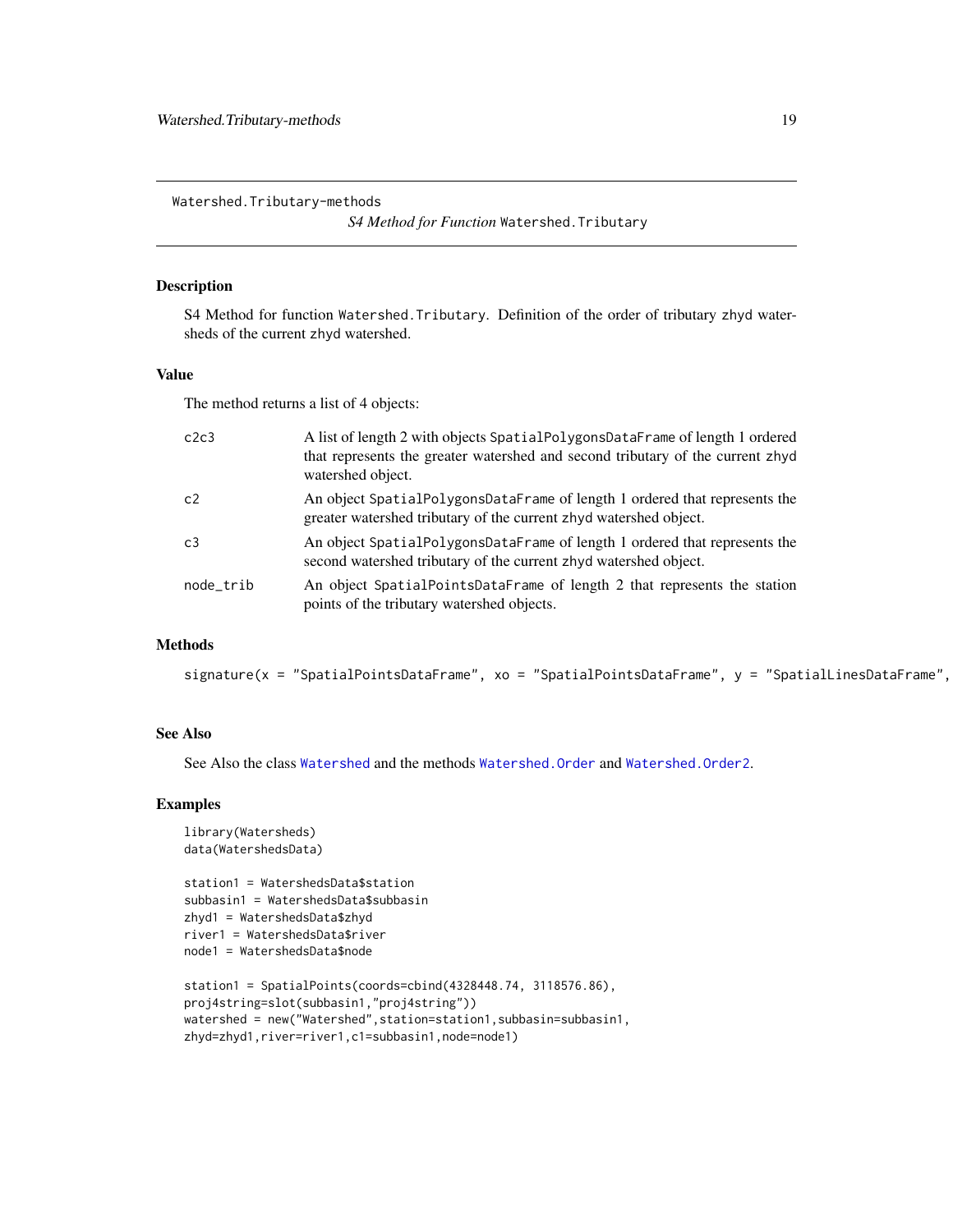```
a = Watershed.Order(watershed)
c1 = a[[1]]cl\_inlet = a[[2]]cl_outlet = a[[3]]sb1 = a[[7]]riverIO = a[[8]]nodeIO = a[[9]]cl\_river = a[[10]]c1_node = a[[11]]a = Watershed.Tributary(x=c1_inlet,xo= c1_outlet,y=riverIO,z=nodeIO,zhyd=zhyd1, c1=c1)
c2c3 = a[[1]]c2 = a[[2]]c3 = a[[3]]node\_trib = a[[4]]bbox1 = slot(c2c3, "bbox")bbox = matrix(0, 2, 2)bbox[, 1] = bbox1[, 1] * .998bbox[,2] = bbox1[,2]*1.002plot(c1, xlim=bbox[1,], ylim=bbox[2,],col="gray50")
plot(c2, col="gray75", add=TRUE)
plot(c3, col="gray85", add=TRUE)
plot(slot(watershed,"station"),pch=24, bg="blue",add= TRUE)
plot.PolyLineAttribute(c1, "order", 450, 0.8)
plot.PolyLineAttribute(c2, "order", 450, 0.8)
plot.PolyLineAttribute(c3, "order", 450, 0.8)
plot(c1_river, col="blue", add=TRUE)
plot(node_trib,pch=21,bg="red",cex=.8,add=TRUE)
plot.PointAttribute(node_trib,"ELEV",600,0.7)
title(main="Current zhyd watershed (1)",
sub="First order tributary nodes (1.1, 1.2)")
```
WatershedsData *A dataset of the ECRINS database for the river Weser basin, Germany.*

#### Description

The European Environment Agency (EEA) has been developed the Catchments and Rivers Network System (ECRINS) version 1.1. The ECRINS is the hydrographical system currently in use at the European level as well as widely serving as the reference system for the Water Information System (WISE) (EEA,2012). The current version of ECRINS is based on previous work carried out by the Joint Research Centre (JRC) Catchment Characterisation and Modelling (CCM) and the EEA (European Lakes, Dams and Reservoirs Database (Eldred2), European Rivers and Catchments (ERICA)), (EEA,2012).

#### Usage

data(WatershedsData)

<span id="page-19-0"></span>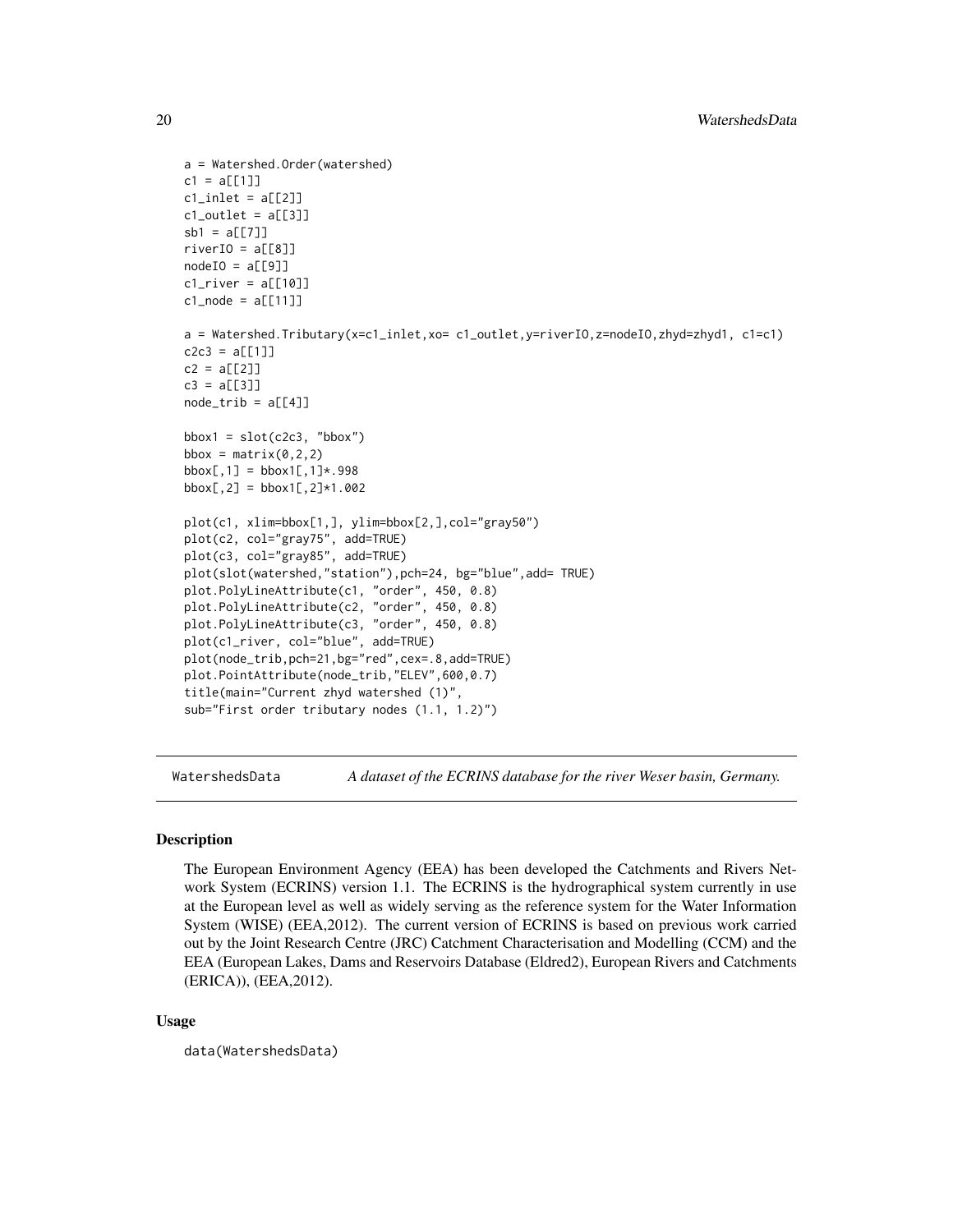# WatershedsData 21

#### format

- basin: an object SpatialPolygonsDataFrame as is defined in package sp that represents the river Weser basin. The data slot contains 6 variables as attributes of 1 obaservation.
- ctry: an object SpatialPolygonsDataFrame as is defined in package sp that represents the administrative boundary of Germany. The data slot contains 6 variables as attributes of 1 obaservation.
- node: an object SpatialPointsDataFrame as is defined in package sp that represents the nodes of the ECRINS river network of the river Weser basin. The data slot contains 13 variables as attributes of 3882 obaservations.
- rAller an object SpatialLinesDataFrame as is defined in package sp that represents the basin of the river Aller, a major tributary of the river Weser. The data slot contains 74 variables as attributes of 88 observations.
- rDiemel an object SpatialLinesDataFrame as is defined in package sp that represents the basin of the river Diemel, a major tributary of the river Weser. The data slot contains 74 variables as attributes of 39 observations.
- rFulda an object SpatialLinesDataFrame as is defined in package sp that represents the basin of the river Fulda, a major tributary of the river Weser. The data slot contains 74 variables as attributes of 82 observations.
- rHunte an object SpatialLinesDataFrame as is defined in package sp that represents the basin of the river Hunte, a major tributary of the river Weser. The data slot contains 74 variables as attributes of 34 observations.
- river an object SpatialLinesDataFrame as is defined in package sp that represents the ECRINS river network of the river Weser basin. The data slot contains 52 variables as attributes of 3874 observations.
- rWerra an object SpatialLinesDataFrame as is defined in package sp that represents the basin of the river Werra, a major tributary of the river Weser. The data slot contains 74 variables as attributes of 120 observations.
- rWeser an object SpatialLinesDataFrame as is defined in package sp that represents the basin of the river Weser. The data slot contains 74 variables as attributes of 104 observations.
- rWiumme an object SpatialLinesDataFrame as is defined in package sp that represents the basin of the river Wiumme, a major tributary of the river Weser. The data slot contains 74 variables as attributes of 18 observations.
- station an object SpatialPoints as is defined in package sp that represents a point of interest for which the watershed will be aggregated an ordered. Could be a point with the coordinates of a measurement station.
- subbasin an object SpatialPolygonsDataFrame as is defined in package sp that represents the subbasins of the tributaries of the river Weser. The data slot contains 4 variables as attributes of 4 observations.
- zhyd an object SpatialPolygonsDataFrame as is defined in package sp that contains the primary hydrological units of the river Weser basin accordingly with ECRINS. The data slot contains 50 variables as attributes and 915 observations.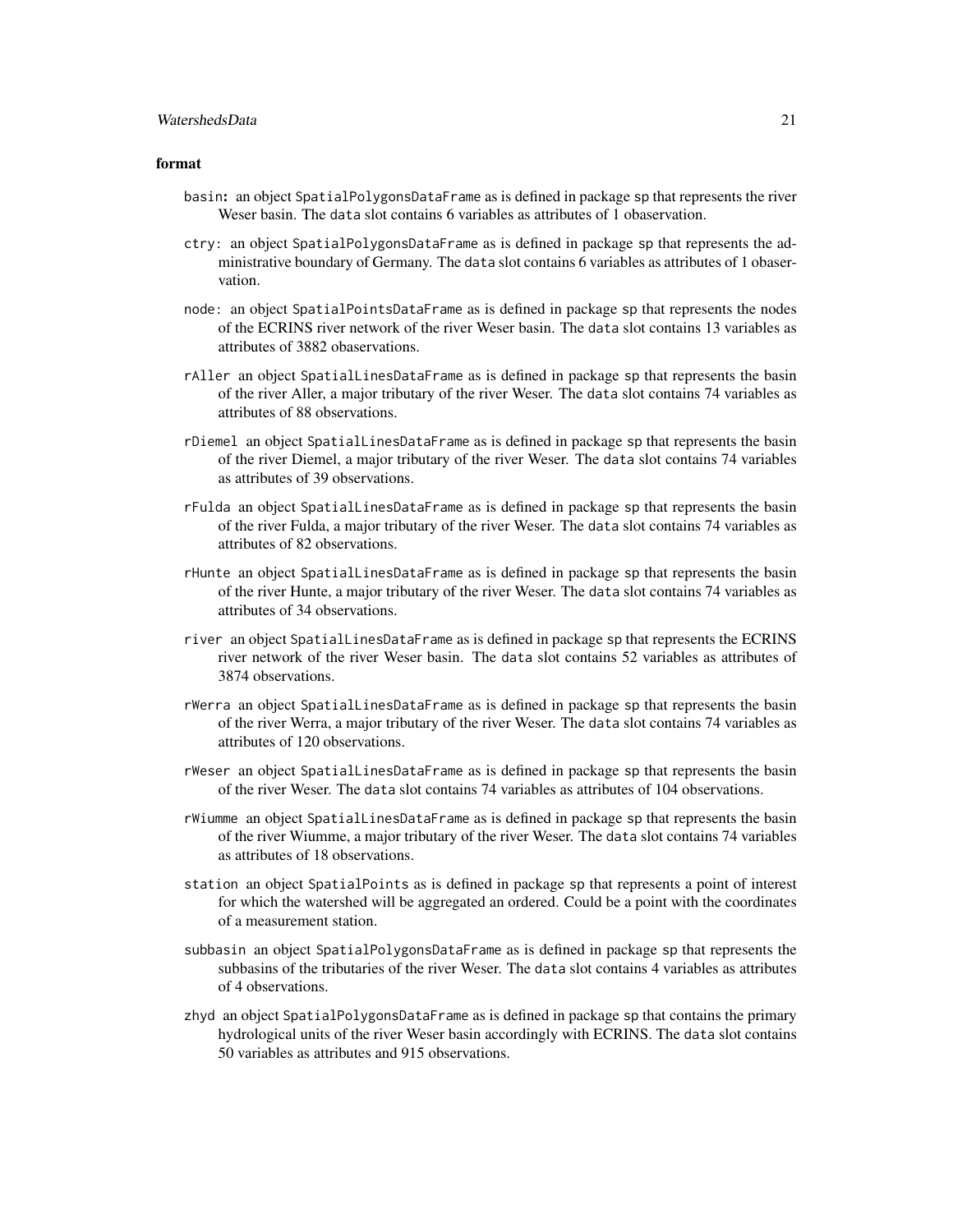#### References

European Environment Agency - EAA. (2012). EEA catchments and rivers network system, ECRINS v1.1. rationales, building and improving for widening uses to Water Accounts and WISE applications (EEA Technical report No. 7/2012). (Luxembourg: Publications Office of the European Union).

#### Examples

```
data(WatershedsData)
```

```
# plotting river Weser basin
plot(WatershedsData$ctry)
plot(WatershedsData$basin, col="green4", add=TRUE)
title("River Weser basin, Germany")
# plotting river Weser basin
plot(WatershedsData$ctry)
plot(WatershedsData$basin, col="green4", add=TRUE)
title("River Weser basin, Germany")
# plotting subbasins river Weser basin
plot(WatershedsData$basin)
plot(WatershedsData$subbasin, col="green3",add=TRUE)
plot(WatershedsData$rWeser,col="blue",lwd=2,add=TRUE)
plot(WatershedsData$rAller,col="blue",lwd=1,add=TRUE)
plot(WatershedsData$rDiemel,col="blue",lwd=1,add=TRUE)
plot(WatershedsData$rFulda,col="blue",lwd=1,add=TRUE)
plot(WatershedsData$rHunte,col="blue",lwd=1,add=TRUE)
plot(WatershedsData$rWerra,col="blue",lwd=1,add=TRUE)
plot(WatershedsData$rWiumme,col="blue",lwd=1,add=TRUE)
title("Subbasins River Weser")
# plotting primary zhyd watersheds and drainage network inside river Werra subbasin
# subsetting the river Werra subbasin
id = list(gIntersects(WatershedsData$rWerra, WatershedsData$subbasin,byid=TRUE))
subbasin_rWerra = SpDF_Subset(id,WatershedsData$subbasin)
plot(subbasin_rWerra)
# subsetting the river Werra zhyd watersheds
id = list(gIntersects(WatershedsData$rWerra, WatershedsData$zhyd,byid=TRUE))
zhyd_rWerra = SpDF_Subset(id,WatershedsData$zhyd)
plot(WatershedsData$rWerra,col="blue",lwd=1,add=TRUE)
plot(zhyd_rWerra,col="green3",add=TRUE)
title("Subbasin River Weser and primary zhyd watersheds")
# subsetting the river Werra river drainage watersheds
id = list(gIntersects(subbasin_rWerra, WatershedsData$river,byid=TRUE))
river_rWerra = SpDF_Subset(id,WatershedsData$river)
plot(subbasin_rWerra)
```
plot(WatershedsData\$rWerra,col="blue",lwd=3,add=TRUE)

title("Subbasin River Weser and drainage network")

plot(river\_rWerra,col="blue1",add=TRUE)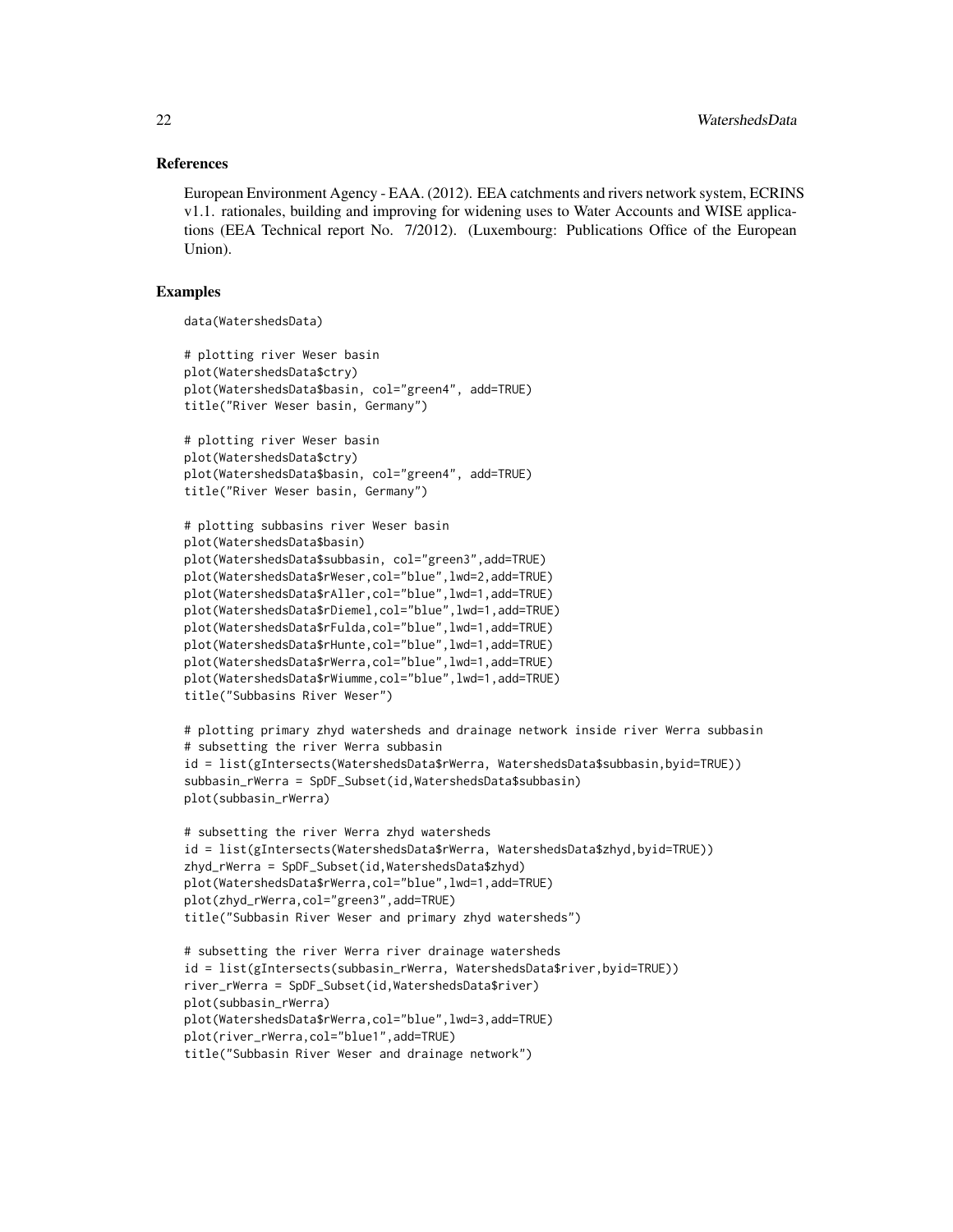# <span id="page-22-0"></span>**Index**

∗Topic PointAttribute plot.PointAttribute-methods, [2](#page-1-0) ∗Topic PolyLineAttribute plot.PolyLineAttribute-methods, [3](#page-2-0) ∗Topic RiverStation RiverStation, [3](#page-2-0) ∗Topic SpDF\_Subset SpDF\_Subset, [4](#page-3-0) ∗Topic SpDF\_Touch SpDF\_Touch, [5](#page-4-0) ∗Topic Subset SpDF\_Subset, [4](#page-3-0) ∗Topic Touch SpDF\_Touch, [5](#page-4-0) ∗Topic Watershed.IOR1 Watershed.IOR1, [8](#page-7-0) ∗Topic Watershed.IOR2 Watershed.IOR2, [9](#page-8-0) ∗Topic Watershed.IOR3 Watershed.IOR3, [11](#page-10-0) Watershed.IOR4, [12](#page-11-0) ∗Topic Watershed.Order2 Watershed.Order2-methods, [16](#page-15-0) ∗Topic Watershed.Order Watershed.Order-methods, [14](#page-13-0) ∗Topic Watershed.Tributary Watershed.Tributary-methods, [19](#page-18-0) ∗Topic Watershed Watershed, [6](#page-5-0) ∗Topic classes Watershed, [6](#page-5-0) ∗Topic datasets WatershedsData, [20](#page-19-0) ∗Topic methods plot.PointAttribute-methods, [2](#page-1-0) plot.PolyLineAttribute-methods, [3](#page-2-0) Watershed.Order-methods, [14](#page-13-0) Watershed.Order2-methods, [16](#page-15-0) Watershed.Tributary-methods, [19](#page-18-0)

∗Topic package Watersheds-package, [2](#page-1-0) ∗Topic plot.PointAttribute plot.PointAttribute-methods, [2](#page-1-0) ∗Topic plot.PolyLineAttribute plot.PolyLineAttribute-methods, [3](#page-2-0) plot.PointAttribute *(*plot.PointAttribute-methods*)*,  $\mathcal{D}$ plot.PointAttribute,SpatialPointsDataFrame,character,numer *(*plot.PointAttribute-methods*)*,  $\mathcal{D}$ plot.PointAttribute-methods, [2](#page-1-0) plot.PolyLineAttribute *(*plot.PolyLineAttribute-methods*)*, [3](#page-2-0) plot.PolyLineAttribute,SpatialLinesDataFrame,character,num *(*plot.PolyLineAttribute-methods*)*, [3](#page-2-0) plot.PolyLineAttribute,SpatialPolygonsDataFrame,character, *(*plot.PolyLineAttribute-methods*)*, [3](#page-2-0) plot.PolyLineAttribute-methods, [3](#page-2-0) RiverStation, [3](#page-2-0) SpDF\_Subset, [4](#page-3-0) SpDF\_Touch, [5](#page-4-0) Watershed, *[2](#page-1-0)*, [6,](#page-5-0) *[15](#page-14-0)*, *[17](#page-16-0)*, *[19](#page-18-0)* Watershed-class *(*Watershed*)*, [6](#page-5-0) Watershed.IOR1, *[7](#page-6-0)*, [8,](#page-7-0) *[10](#page-9-0)*, *[12,](#page-11-0) [13](#page-12-0)* Watershed.IOR2, *[7,](#page-6-0) [8](#page-7-0)*, [9,](#page-8-0) *[12,](#page-11-0) [13](#page-12-0)* Watershed.IOR3, *[7,](#page-6-0) [8](#page-7-0)*, *[10](#page-9-0)*, [11,](#page-10-0) *[13](#page-12-0)* Watershed.IOR4, *[7,](#page-6-0) [8](#page-7-0)*, *[10](#page-9-0)*, *[12](#page-11-0)*, [12](#page-11-0) Watershed.Order, *[2](#page-1-0)*, *[7](#page-6-0)*, *[17](#page-16-0)*, *[19](#page-18-0)* Watershed.Order *(*Watershed.Order-methods*)*, [14](#page-13-0) Watershed.Order,Watershed-method *(*Watershed.Order-methods*)*, [14](#page-13-0)